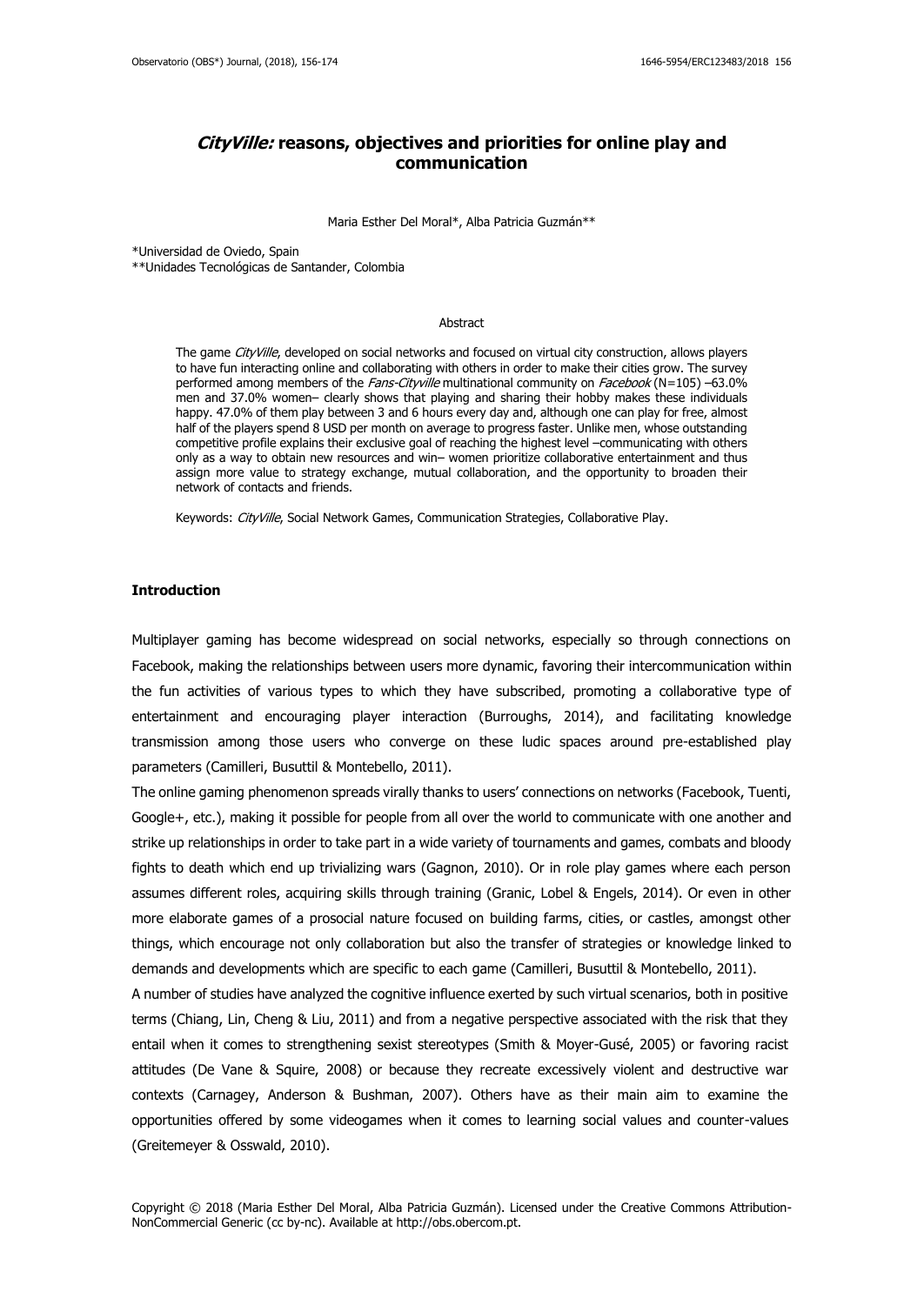The present study stems from our verification that these appealing scenarios have exceeded all expectations, exponentially increasing the number of users and generating a new game play culture (Shaw, 2010). Without a doubt, social networks along with other mobile applications are the main driving forces behind this revolution which can promote permanent interaction practices, leading some Internet companies to use micro-games with the aim of attracting more customers towards their platforms and exploiting the business opportunities generated by their interconnection (De Andrade, 2012; Feinleib, 2011).

The key to the success achieved by networked gaming lies in its capacity to summon multiple users, breaking barriers and modeling interests. On the basis of the social network theory and the analysis of the social structures from interactions, Choi, Choi and Song (2012) explain that human behavior may be influenced – reasons, objectives and priorities to communicate– in these ludic relational contexts, due to factors such as constant interaction and the type of play themes and mechanics, which in turn is likely to affect their wishes, feelings and ways to act. Nevertheless, although there are actually war-related games which bring many players together and mainly seek the destruction and almost apocalyptic annihilation of individuals and cities, thus provoking violent attitudes and behaviors (Delisi, Vaughn, Gentile, Anderson & Shook, 2013), this paper has as its purpose to give continuity to the work carried out by Cole and Griffiths (2007), analyzing how the social interaction derived from shared play in networks can favor collaborative construction as well as the development of social skills.

The awareness that these games boost some peculiar social interaction dynamics and favor a collaborative type of entertainment led us to approach the study from a constructive, prosocial perspective following Tear and Nielsen (2013), leaving aside the war games oriented to promote fighting and shooting strategies, which can unconsciously result in undesirable conduct patterns (Whitaker & Bushman, 2012).

Based on our conviction that collaborative play provides chances for highly advantageous socio-cognitive learning, the game CityVille was selected with the aim of verifying whether or not it facilitates collaboration and strategy exchange between players for the construction of virtual cities. Therefore, the first step consists in describing game design as a critical factor which helps users stay in the game and favors their interactions, after which a survey among users will permit to analyze their reasons and objectives to play, as well as the priorities that they establish when it comes to communicating with their game neighbors.

# **The enhanced social interaction generated by games played on social networks**

For Taylor (2009), networked games have a design which captivates users, ensures their continuance and favors their mutual interaction and socialization, helping them live enriching play experiences (Corliss, 2011). They are usually intuitive, with easy-to-understand mechanisms that include surprises meant to activate players' motivation, attention and concentration; they present players with attractive tasks and challenges through which they can reach a personal improvement, progressively increasing the level of difficulty, avoiding boredom and maintaining those players' degree of satisfaction with their achievements (Desurvire & Wiberg, 2009). Most of them include systems to reward both continuance in the game and perseverance when performing tasks until they are completed. Their aim is to make players have the perception that they always move forward and are free to decide the amount of time spent in the game without any penalties,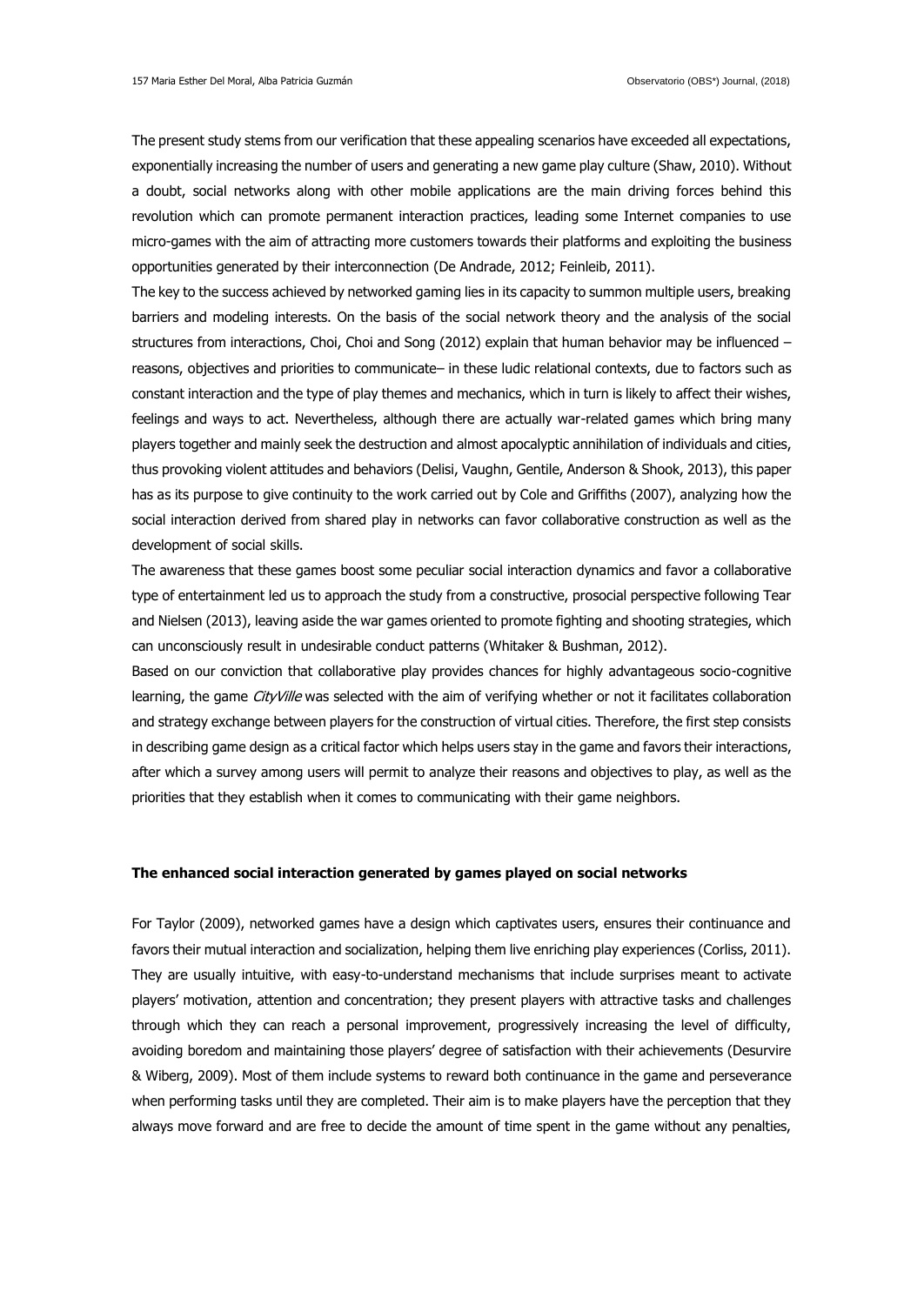suggesting accessible goals and innovative challenges to guarantee that players will remain active in the game.

The context and dynamics of a game often provokes the immersion or flow effect, making players become involved and integrated into these virtual worlds (Cowley, Charles, Black & Hickey, 2008). They ensure usability in interfaces which recreate fantastic worlds (Jørgensen, 2012); according to Weibel, Wissmath, Habegger, Steiner and Groner (2008), the mere presence and immersion of any player in such environments generates satisfaction in them, since they take part in the missions proposed feeling that they are active protagonists. Furthermore, these types of games seek to provoke emotional responses to the stimuli presented in order to achieve an even higher degree of involvement, which they do through the incorporation of attributes that reinforce personal identity with avatars, and showing the scores obtained by players so that comparisons can be drawn, etc.

To all of the above must be added that the social interaction promoted by games played on social networks not only contributes to increase the social capital which converges on them –as it happened in Massive Multiplayer Online Games (MMOGs), regarded as their forerunners– but also brings about a wide variety of changes in subjects' behaviors. Liu and Peng (2009) conclude that a large number of users have actually adapted their lives to these ludic formulas and now prefer online social interaction, linking such attitudes with a psychological dependence on the game. Kim, Namkoong, Ku and Kim (2008), Lo, Wang and Fang (2005), and, Wang and Chiou (2006) claim that these networked games are likely to provoke addiction, whereas Caplan, Williams and Yee (2009), Chiang, Lin, Cheng and Liu (2011), Cole and Griffiths (2007), and, Ducheneaut, Moore and Nickell (2007) assess the positive social phenomena generated within these multiplayer online games, among which stands out the encouragement of collaborative interactions through the creation of communities closely associated with virtual games.

Jeon (2001) points out that these ludic platforms are massively used because of the interest and flexibility that they offer as far as communication is concerned. Williams, Kennedy and Moore (2011) define them as creative formulas for socialization, insofar as their connectivity allows many subjects to improve their confidence and social acceptance levels. They help in the acquisition of numerous cognitive capabilities and skills (Connolly, Boyle, MacArthur, Hainey & Boyle, 2012; Ducheneaut & Moore, 2005); they favor manifold types of learning derived from decision-making and problem-solving mechanisms applied to situations arising in the game (Hou, 2012); and they also give rise to substantial changes in social learning (Paraskeva, Mysirlaki & Papagianni, 2010), generating ties between those players who are united by their common interests (Choi, Choi & Song, 2012).

More precisely, CityVille boosts compulsory interconnection practices meant to prevent energy loss, 'death' or total disappearance –a recurrent factor, as was highlighted by Van Meurs (2011). Hence the spontaneous appearance of virtual videogamer communities which, due to their specific characteristics, become optimal scenarios for strategy and knowledge transfer, since they generate some types of learning based on mutual collaboration which are mainly oriented towards problem solving or focused on the completion of the missions proposed by this videogame.

The aforesaid virtual videogamer communities appear as peculiar spaces where it is possible to connect with other users, and where the game creates relationships which often generate a strong feeling of interdependence that can ultimately give rise to enriching experiences for everyone (Burroughs, 2014), materialized in the achievements established in each game (Hussain & Griffiths, 2009) or, like in CityVille, in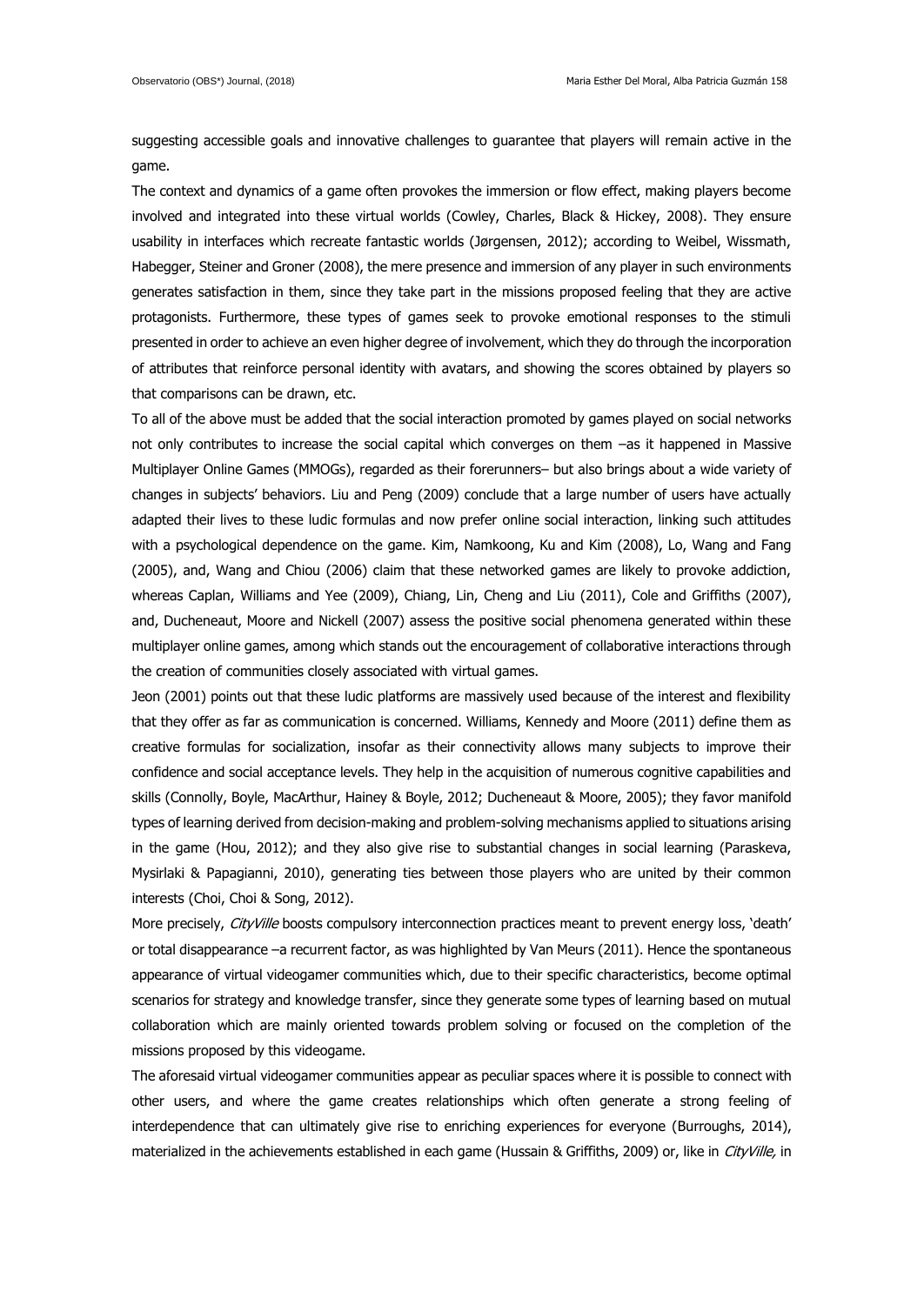social recognition, the appointment as mayor or governor…, all of which contributes to increase the player's reputation and popularity (Kowert & Oldmeadow, 2013).

The relevance of these communities lies in the opportunities that they offer for players to optimize their strategies by sharing them with others, consequently giving added value to the decision making or problem solving mechanisms put into practice before the situations which might eventually arise, and activating connective intelligence (Siemens, 2008). For this reason, some communities are organized around forums, either official ones created by the actual game in order to provide support to players; or others which constitute an initiative undertaken by certain users as a way to channel the exchange of experiences, tricks and useful advice to move forward, to improve the degree of interaction between players and even to make friends. That is what happens in *CityVille*, where the aim basically focuses on the construction of a city taking advantage of the help and resources provided by other neighbors or inhabitants connected on social networks and organized around different forums.

#### **CityVille: a constructive, socializing simulation game**

Companies like Zynga –created by Mark Pincus in 2007 and closed from April 2015– developed constructive ludic applications in the style of *CityVille, Draw Something, FarmVille, CastleVille, Empires & Allies,* CafeWorld, Indiana Jones, Adventure World, etc., which bring together ca. 240 million players from 175 nationalities. More precisely, the present study is centered on analyzing the CityVille phenomenon -after its 2010 release on Facebook– for being available in Spanish, English, French, German and Japanese and for having over 17 million users worldwide (Zynga, 2013).

CityVille is supported on simulation as a strategy for construction, and it has the capacity to generate very diverse types of learning (Nummenmaa, Alha & Kultima, 2011). It proposes the creation of virtual cities through the construction of houses, businesses, community or government buildings..., and considering the increase in the number of inhabitants a key factor to move up levels. It is conceived to establish collaboration relationships between players and also fosters the acknowledgment of other people's experience by rewarding visits to their neighbors' cities (Jeon, 2001). It additionally offers different options for socialization: a) it encourages users to invite their acquaintances to play, thus turning them into their neighbors; and b) it promotes relationships with new players. Both options increase contact with new neighbors, thanks to which money and energy collection levels grow, which logically contributes to make their city bigger (Kincaid, 2010). Wohn, Lampe, Wash, Ellison and Vitak (2011) remark that interpersonal reasons are the main driving force behind this game and, although they do not promote direct social interaction, participants perceive it from the shared utilization of game resources and contents, which is why they recommend maintaining – and even strengthening– these relationships.

The design of *CityVille* is simple; it has a graphical interface with dropdown menus and intuitive icons appealing to well-known metaphors that contribute to give verisimilitude to the game scenario, making navigation and interaction easier within the ludic environment, in accordance with the usability and playability criteria defined by Desurvire and Wiberg (2009). Its graphical interface provides players with different options by means of windows and intuitive icons which identify the data corresponding to their city along with the level reached through 'XP' collection (Figure 1 shows the city of a level-91 player). A display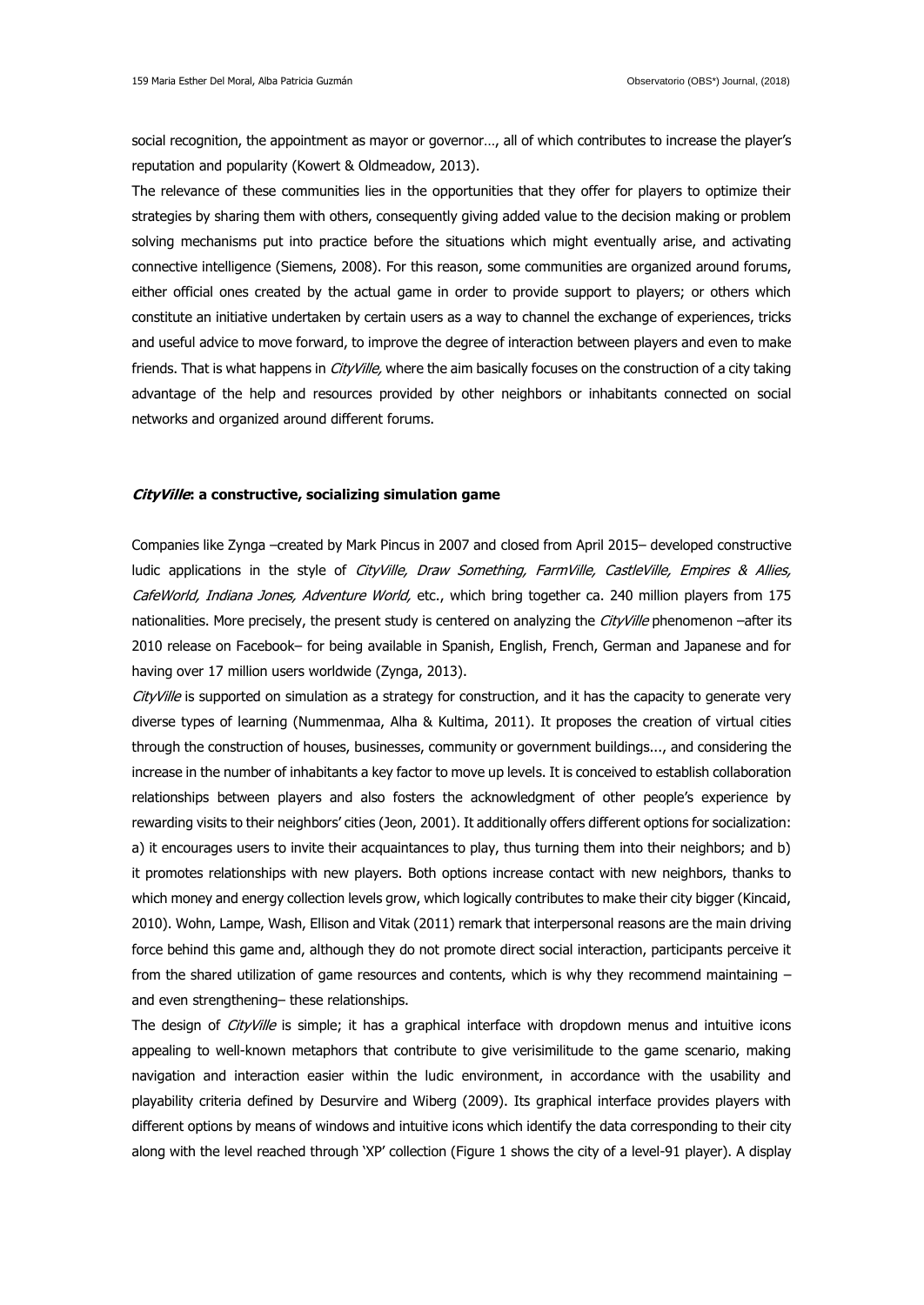shows the energy, coins and products that the player has, as well as the availability of CityCash or game money and, finally, the resources accumulated to improve the city, and also to extend its population and surface area, together with the product stock. The game shows the rewarded tasks and makes proposals for new missions that supply additional energy, new permits to expand, coins and pay missions, generating new challenges to move up levels.





The game permanently encourages socialization between players insisting not only on the invitation to friends from the social network but also on the access to neighbors' cities to offer them gifts. Their mutual interaction is also made visible, identifying those who visit the city with the expectation that their visit will be returned and that they will be rewarded for it, showing their scores and thus favoring competitiveness. The game is governed by rules which regulate players' progress, and it also promotes self-development and coping –valued with a promotion to the next level. Promotion becomes more demanding as the game moves forward, requiring a higher degree of participation and activity on the part of players in order to reach higher levels (Ducheneaut, Yee & Nickell, 2006).

There are rules for the construction of a virtual city which include reward formulas meant to ensure continuance in the game, and mechanisms to activate interaction and collaboration between neighbors, including: promotion to the next level; and increasing the number of inhabitants. Going up levels requires dedication and time to construct community buildings and multiply the population, which in turn permits to obtain extra energy to enlarge the virtual estate. Promotion to a higher level is associated with a population increase. A number of dwellers is allocated to each built house (from 10 to 1,000 or more), the same as to community buildings (between 50 and 2,500) –always depending on the player's level. As the population grows, the city becomes larger and has more services (e.g. cafés, hotels, banks or leisure areas) and that makes it possible to go up levels, obtaining more energy or *CityVille* money, which reinforces the interest of players in prospering– as this will allow them to carry out more actions.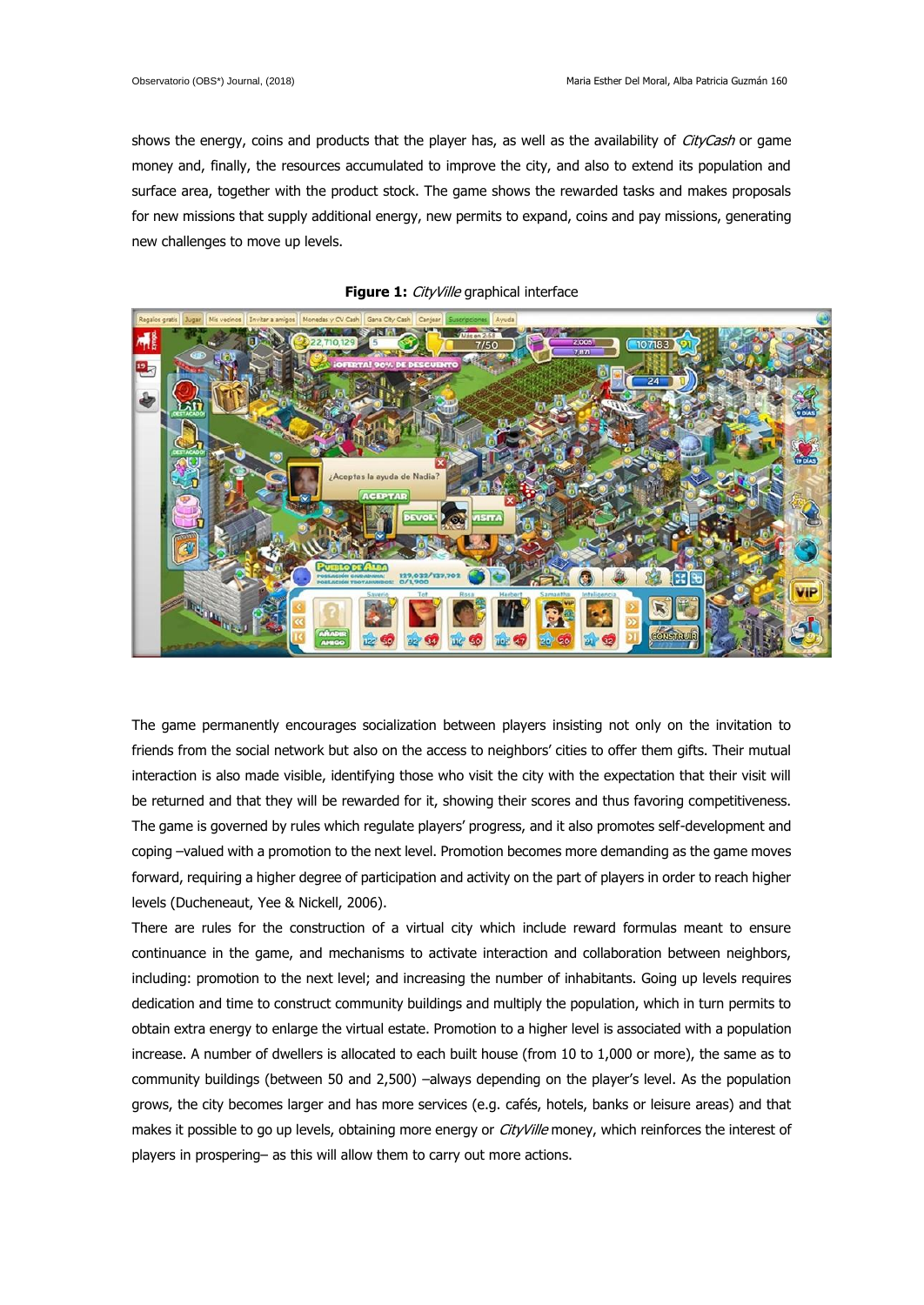The reward formulas in *CityVille* contribute to increase extrinsic motivation and also to encourage the continuance in the game of online users through the collection of 'XP' energy, coins, gifts for the time that they spend in their virtual city, and for visits to neighbors or to the official forum. Challenges are also proposed for players to extend their stay in the game, suggesting new rewarded missions, making it possible to enlarge the city with commercial or industrial districts, or nightlife areas, amongst other things, appealing to a nominal recognition which increases their prestige as players through an appointment as mayors, governors, etc. Table 1 provides a summary of the actions rewarded by the game as well as of those which require an investment or payment (energy or coins) so that their virtual city can grow, something that is promoted through:

- Continuance in the game: connection time and energy generation
- Promotion to the next level: moving up levels, expansion of the city and increased number of dwellers and construction of shopping malls and playgrounds
- Interaction and collaboration with neighbors: visits to neighbors, irrigation or recovery of crops, delivery of gifts and answers to neighbors' requests, creation of franchises, and ship cleaning
- Money collection: product sales, building and house rentals, field harvesting and visits to shopping malls
- Commercialization: supply to businesses and investment in decoration items

| <b>Game actions</b>                                                                | <b>Energy</b> | $XP^*$    | <b>Coins</b> | <b>Restrictions</b>                                                                               |
|------------------------------------------------------------------------------------|---------------|-----------|--------------|---------------------------------------------------------------------------------------------------|
| 1) Continuance in the game                                                         | $R: 1-50$     |           |              | It always generates profits                                                                       |
|                                                                                    | R: 30-50      |           | R-E/P: 1,000 | Difficulty increases as players move                                                              |
| 2) Moving up a level                                                               | $E/P-R: 1-12$ | $R: 1-10$ | $\cdots$     | forward in the game                                                                               |
| 3) Interaction and                                                                 |               |           | R: 125       |                                                                                                   |
| collaboration with neighbors:                                                      | $R: 1-10$     | $R: 1-10$ | R-E/P: 25    | It is always rewarded                                                                             |
|                                                                                    |               | R: 1-10   |              | There are always gains, never                                                                     |
| 4) Money collection                                                                | $E/P: 1-5$    |           | R: 25        | losses                                                                                            |
| 5) Commercialization                                                               | $E/P: 1-5$    |           | $E/P: 15-75$ | It always generates gains                                                                         |
| 6) Others                                                                          | R:1           |           |              | $R-E/P$ : 25  It depends on the energy level                                                      |
|                                                                                    |               |           |              | R: Revenue; E/P: Expense/Payment. Both in units. (): It is the minimum revenue or expense/payment |
| level; the maximum value depends on the level and number of virtual city dwellers. |               |           |              |                                                                                                   |

**Table 1:** Rewarded and pay actions in *CityVille.* Elaborated by the authors.

\*XP: points generated which reflect the level reached in the game

Similarly, interaction and collaboration between players are rewarded and proposed from:

• The promotion of visits to neighbors which, despite not being obligatory, bring material advantages (gifts to build new houses, community buildings and decorations; energy increases, or achievement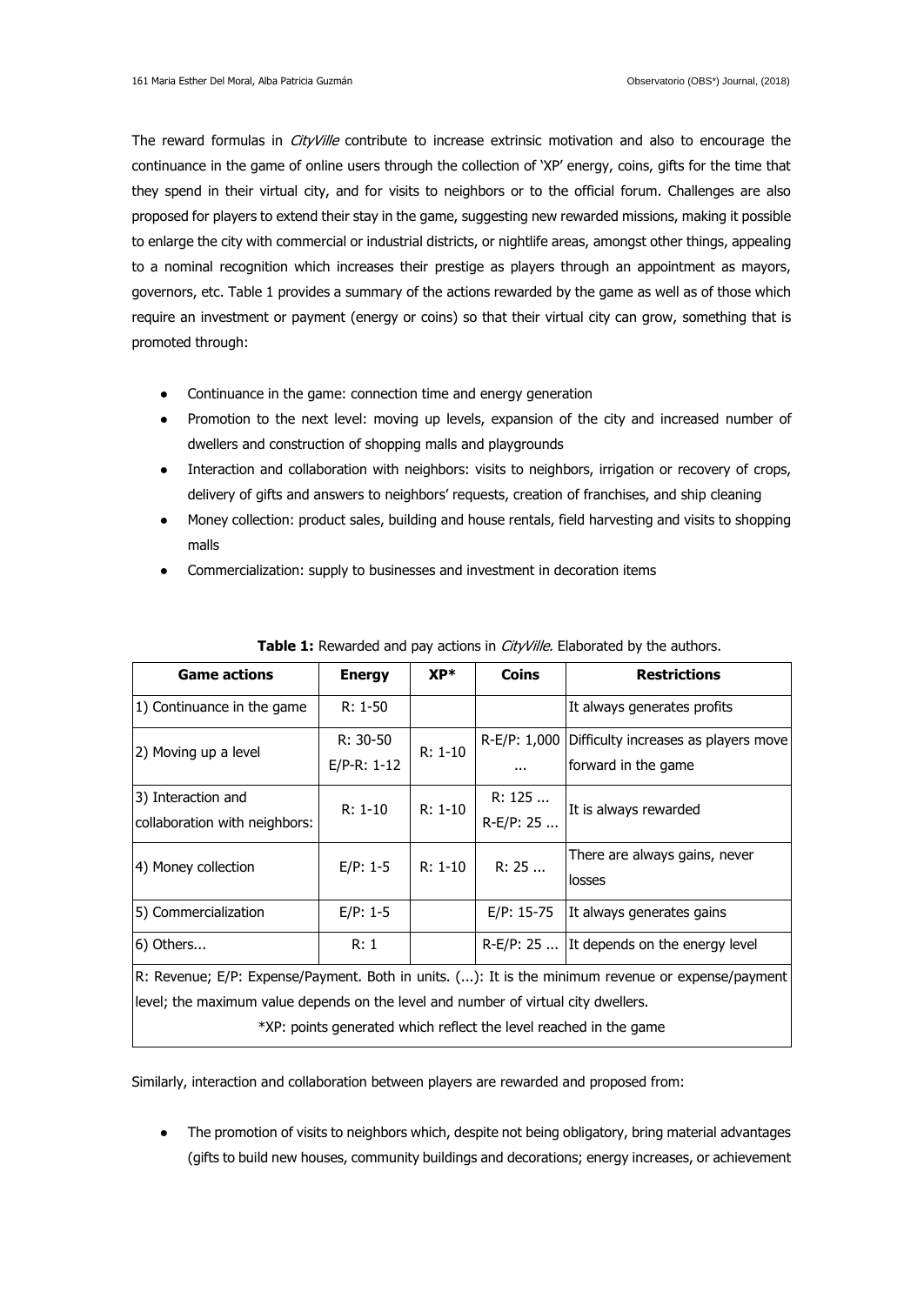of permits to expand the city, etc.). The game additionally offers them the chance to learn from the design and organizational strategies used by other players.

- The publication of requests on their personal profile or wall (permits and items or tools needed for building, energy…) addressed to their neighbors; they can offer to be hired to perform some task too or to work as employees at a community building, both parties winning with the barter of resources or services.
- Direct requests for help to neighbors by means of internal petitions sent to their user accounts previously authorized in the game by the player (requests for gifts, energy, permits...).
- Online conversations between players via *chat* on *Facebook, Google*+... (direct requests for help, calls and invitations to carry out missions, according to each player's interests, etc.).

There is a system for reciprocal reward which helps acquire gifts for the actual city and favor the donation of items that the inhabitants may eventually need. CityVille has an official forum in English -with contributions in Spanish and Japanese– where users can share experiences, strategies and/or pieces of advice related to the expansion of their cities –which the game rewards every time the city is visited. Furthermore, and even though users can play without spending their own money, they are encouraged – both inside the game and via Facebook- to buy CityCash with which players can obtain energy, products, permits or items needed to expand the city, increase its population and move up levels faster. This can mean a fixed economic investment assigned to the game.

# **Methodology**

#### Research context and aims

The present study has as its purpose to verify whether or not the non-war constructive game developed in CityVille contributes to facilitate collaboration and strategy exchange, to identify the profile of CityVille players through the identification of the reasons which, in their opinion, lead them to play; the aims that they set themselves with the game and the priorities that they establish to communicate with their neighbors. Information was collected to that end with an online survey questionnaire administered to members of the case Fans-CityVille player community case (N=110) which was voluntarily responded by 105 subjects. The methodological procedure followed the criteria established by Wohn et al. (2011) when it comes to collecting information about the relationships generated between networked players.

#### **Instrument**

A CityVille user account served to invite active players to join an open community on Facebook and to answer a questionnaire which contained 12 items, 9 of them referring to their *condition as online players* and, more specifically, as *CityVille* players: their playing frequency; how and when they knew about the game; time dedicated to play every day; level reached; number of inhabitants who live in their virtual cities; number of neighbors that they have; and monthly economic investment made in the game. Together with 3 other *items*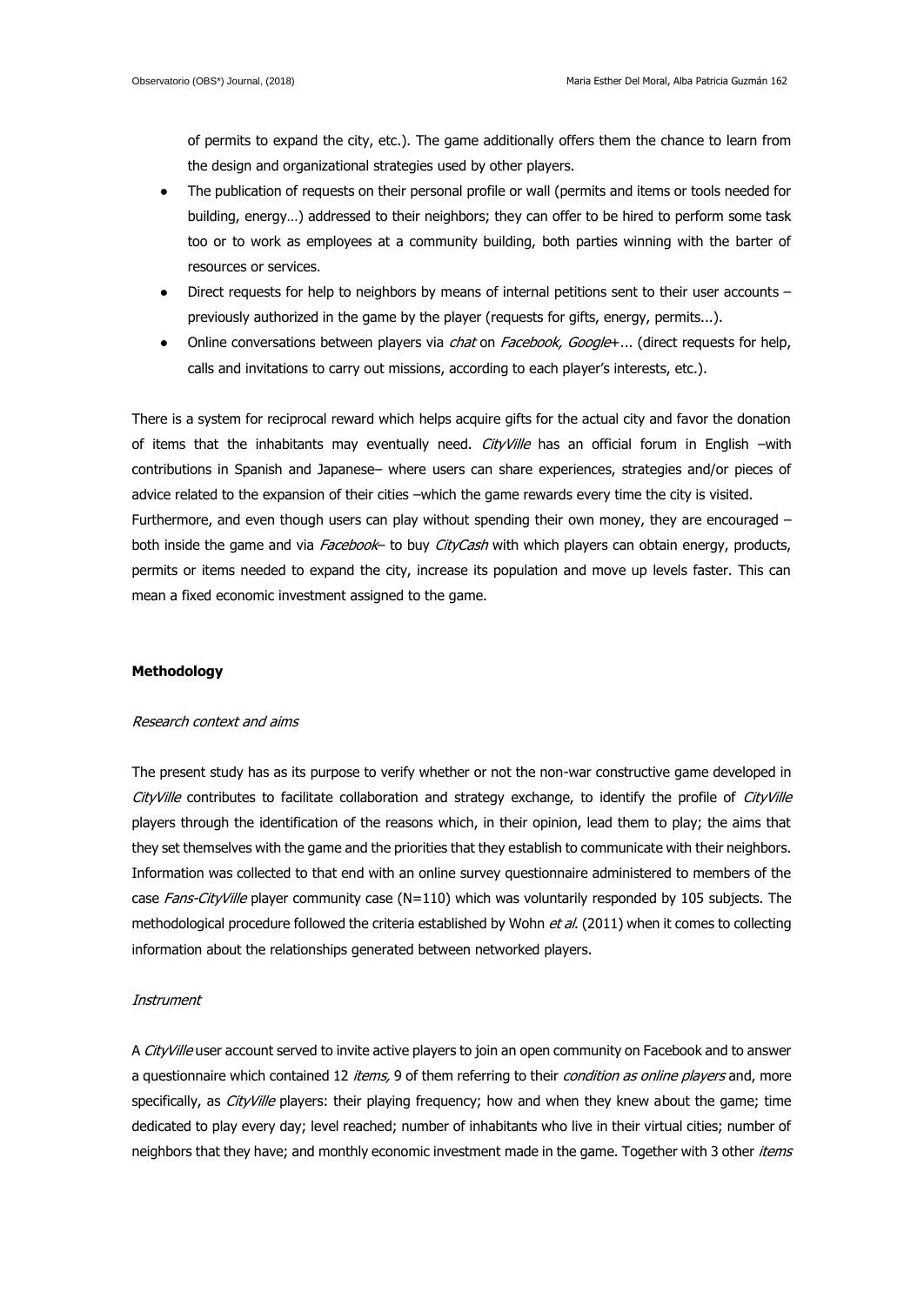about more specific issues which showed their level of agreement -on a 1-to-5 Likert scale- with various statements referring to: a) their reasons to play in CityVille; b) their aims fixed with the game; and c) the priorities established to communicate with their neighbors in the game. In addition, to validate the questionnaire, it asked to ten players that respond the survey posted on Facebook.

# Procedure

It started with the presentation of the descriptive data corresponding to the sample of players involved in the study. Then, after the application of multivariate statistical techniques such as bivariate correlation and Kendall's Tau-b statistic, an analysis was performed among variables of a nominal nature; and, finally, multiple regression served to show the relationships between variables –following Hair, Tatham, Anderson and Black (2010) and using SPSS (v. 18).

#### Participant sample

The sample was formed by 105 players from several countries who were members of the Fans-CityVille community and voluntarily answered the questionnaire. 62.9% of them were men and the remaining 37.1% were women. As for their countries of origin, 33.3% were Colombians, 24.8% Italians, 12.4% Mexicans, 11.4% Spaniards, 4.8% Germans, 4.8% Canadians, 3.8% US nationals, and 4.7% came from other countries such as Angola, Saudi Arabia, Austria, Brazil and Paraguay. In terms of age, only 1.0% are *younger than* 18; 7.6% have ages comprised *between 18 and 25*, 22.9% are 26-to-35 years old; the largest age group with 44.8%- is that of players with ages *between 36 and 45*; another 20.0% are 46-to-55-year-olds; and only 3.8% are older than 55.

The sample was subsequently described according to the data which illustrate their condition as CityVille players:

a) Activity in CityVille. The respondents see themselves as active players: 16.2% are only registered on 1 game; 51.4% on 2-4 games; 23.8% on 5-7 games; 5.7% on 8-10 games, and 2.9% on more than 10 games. Almost all of them (94.3%) claim to be regular players; only 5.7% declare that they play once a week.

b) Way to access the game. 93.3% state that they were invited by acquaintances or friends from Facebook; a marginal percentage of 2.9% entered out of curiosity; and another 2.9% were induced to play by advertising. 1.0% referred to the invitation to relatives.

c) Months spent in the game. 44.8% have been playing for 13-18 months, followed by 29.5% with a playing period between 6 and 12 months, 18.1% who have been playing for less than 6 months, and 7.6% whose playing period is the longest (between 19 and 24 months).

d) Time dedicated to play in CityVille. Whereas 18.1% play less than one hour a day, 30.5% dedicate between 1 and 2 hours a day; identical percentages correspond to those playing from 3 to 5 hours every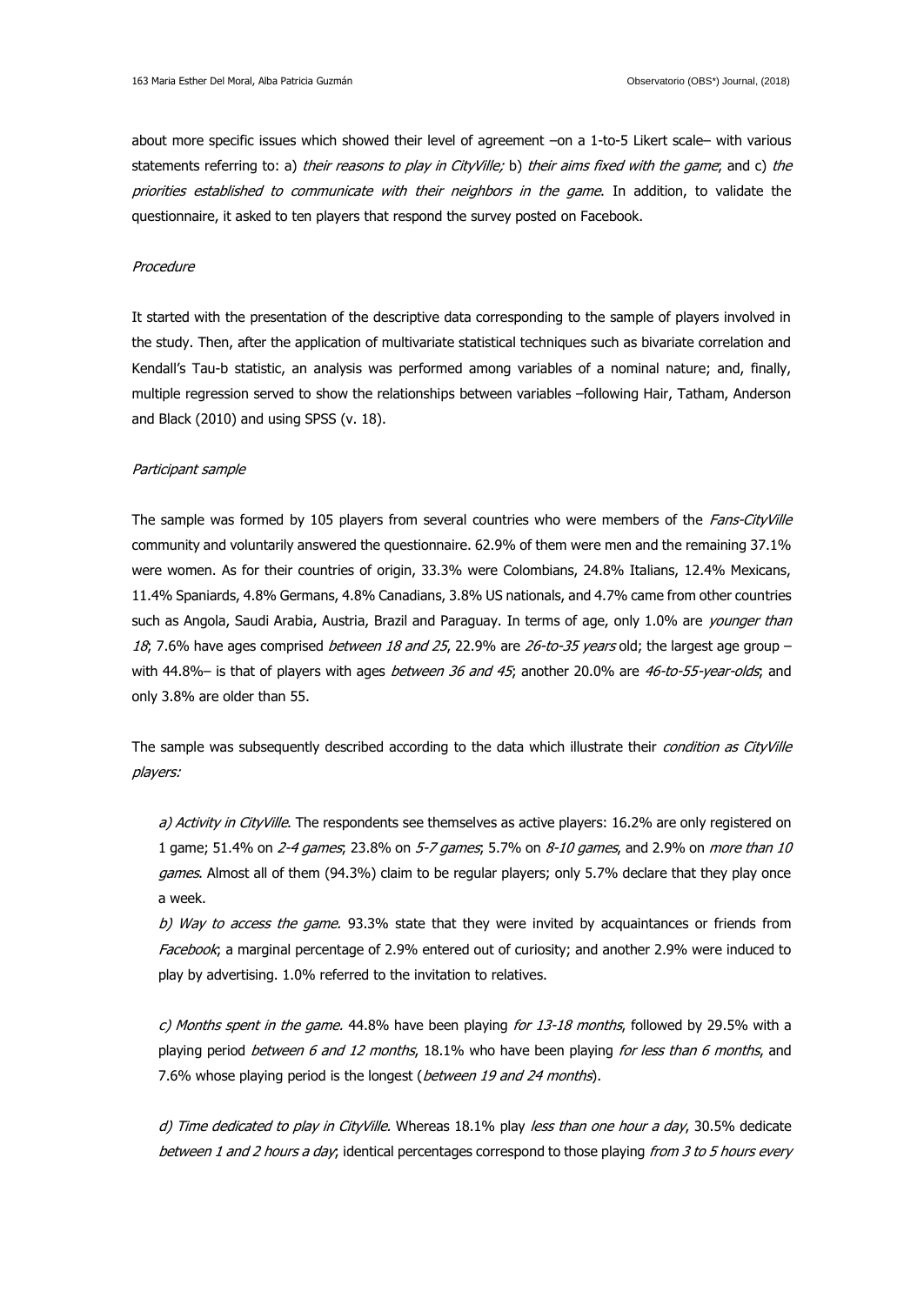day; and a remarkable percentage of 16.2% claim to play over 5 hours a day. However, 2.9% of interviewees say that they only play sporadically once a week-together with 1.9%, who does so twice a week.

e) Level reached in the game. Figure 2 shows that  $43.8\%$  are above level 100; 29.5% are situated between levels 51 and 100; 11.4% have reached the levels comprised between 11 and 20; 9.5% are located between levels 21 and 50; and another 9.5% are above level 200. Only 2.9% show levels between 6 and 10; those with levels below that  $(1 to 5)$  only account for 1.9%.

f) Population of the cities created by players. 18.1% claim to have between 1,001 and 50,000 inhabitants in their city; 15.2% between 200,001 and 300,000; 10.5% between 100,001 and 200,000; and 8.6% between 600,001 and 700,000; the same percentage (7.6%) corresponds to players who have from 300,001 to 400,000 inhabitants and those who have from 400,001 to 500,000; those who have between 50,001 and 100,000 inhabitants and those who have less than 1,000 are in the same proportion (6.7%) as well; 5.7% say that they have from 700,001 to 800,000 inhabitants; 4.8% have between 500,001 and 600,001; and the smallest percentages (1.0%) correspond to players who claim to have the largest numbers of virtual inhabitants, namely: between 900,001 and 1,000,000 and above 1,000,000.

**Figure 2:** Level reached by players belonging to the *Fans-CityVille* community. Elaborated by the authors



g) Number of neighbors. 27.6% of players have over 100 neighbors, a mean of 140 (SD = 23.0; Range situated between 105 and 200), followed by 14.4% who say that they have between 11 and 20 neighbors; 10.5% have from 1 to 10; 9.5% claim to have between 31 and 40 neighbors; 8.6% between 81 and 90; 7.6%, between 21 and 30; 6.7% between 91 and 100; 5.7% between 51 and 60; and an identical percentage  $(4.8\%)$  is shared by players who have *from 71 to 80 neighbors* and those who have between 41 and 50.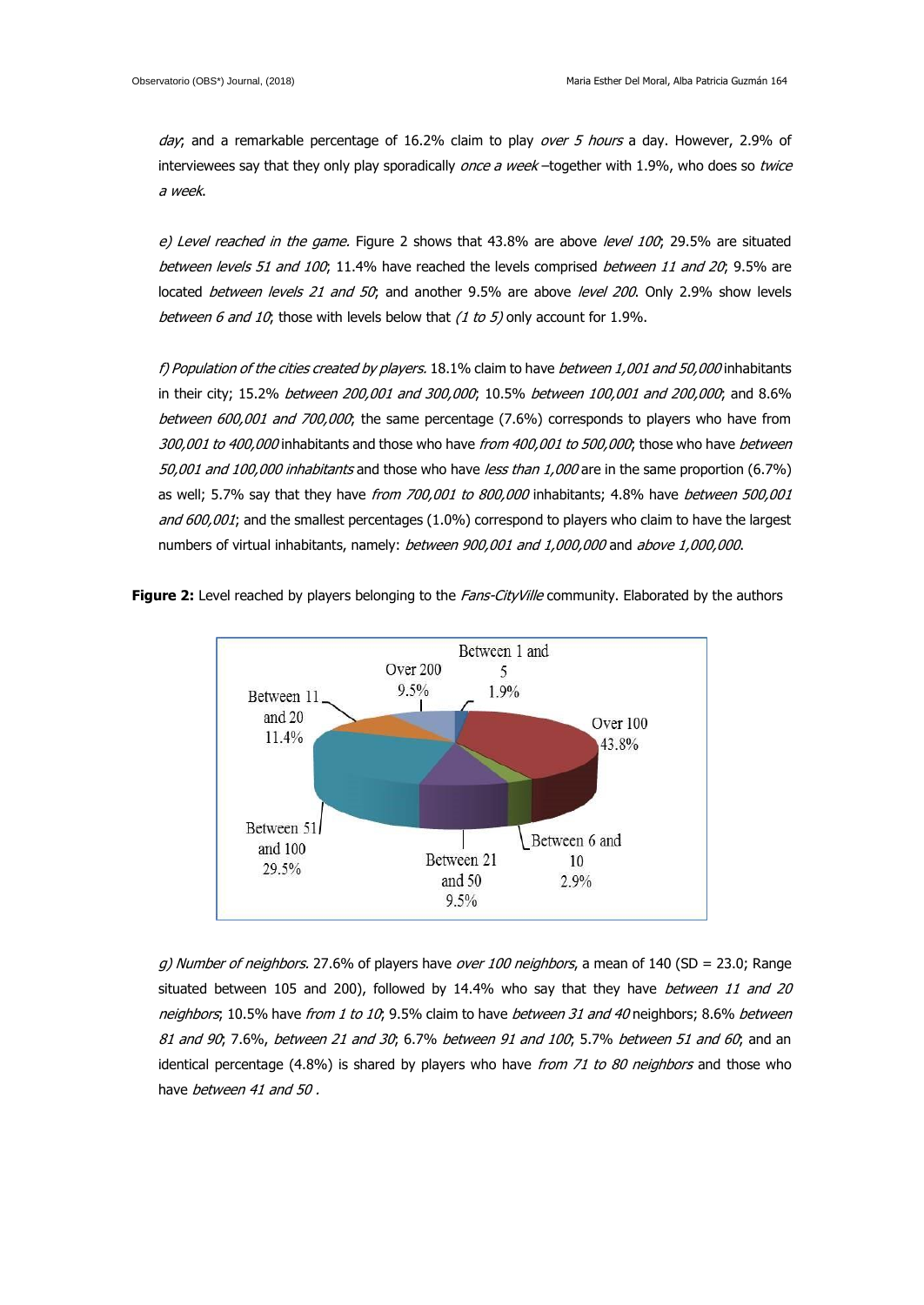h) Economic investment. Even though 52.4% of interviewees say that they do not invest any money in the game, the remaining 47.6% admit that they have a fixed monthly expense. More precisely, 19.0% invest between 2.31 and 5.75 USD, followed by 13.3% who claim to spend from 5.76 to 11.50 USD; 8.6% invest the minimum established in the game (2.30 USD); and 6.7% situate their spending between 11.51 and 23.00 USD.

After describing the overall context defined by the sample, the next step consist in examining the reasons and aims adduced by respondents to justify their presence and ludic-communicative activity in CityVille.

#### **Results**

## Reasons to play in CityVille

Kim, Kim, Shim, Im & Shon (2013) warn about behaviors suggesting addiction to videogames related to subjects' motivation; for that reason, it was considered relevant to ask CityVille players about the reasons which lead them to spend time playing on a network. This allowed us to verify the relationship between the need to have fun and escape from reality in order to feel happy, the satisfaction with personal achievements within these virtual ludic contexts, and even the conviction of *feeling self-fulfilled* with the game. This is a relevant fact because, as pointed out by Snodgrass et al. (2012)**,** gamers' motivations shape both positive and negative experiences and, more specifically, social immersion games result in more positive playing experiences if they pursue a constructive aim.

Table 2 shows the distribution of subjects according to the level of agreement with the reasons that push them to play in *CityVille*. Almost all of them (96.2%) say that they *quite agree or totally agree* that they have fun playing in *CityVille*, 89.5% claim to *feel happy when they play*; and 88.5% quite agree that they feel satisfied when they play. Greater dispersion is found when analyzing the level of agreement with the statement that they feel self-fulfilled, although answers are situated around I quite agree or I totally agree (54.3%) and *I agree* (33.3%).

| Reasons to play in<br>CityVille (CV)     | I disagree or<br>hardly agree |     | I agree |     | I quite agree<br>or totally<br>agree |      | <b>Mean</b> | SD    |
|------------------------------------------|-------------------------------|-----|---------|-----|--------------------------------------|------|-------------|-------|
|                                          | N                             | %   | N       | %   | $\mathcal N$                         | %    |             |       |
| 1. I have fun playing in<br><b>CV</b>    | 2                             | 1.9 | 2       | 1.9 | 101                                  | 96.2 | 4.86        | 0.627 |
| 2. I feel satisfied when<br>I play in CV | 3                             | 2.9 | 9       | 8.6 | 93                                   | 88.5 | 4.48        | 0.810 |

**Table 2:** Subjects' percent distribution according to the reasons which lead them to play in *CityVille.* Elaborated by the authors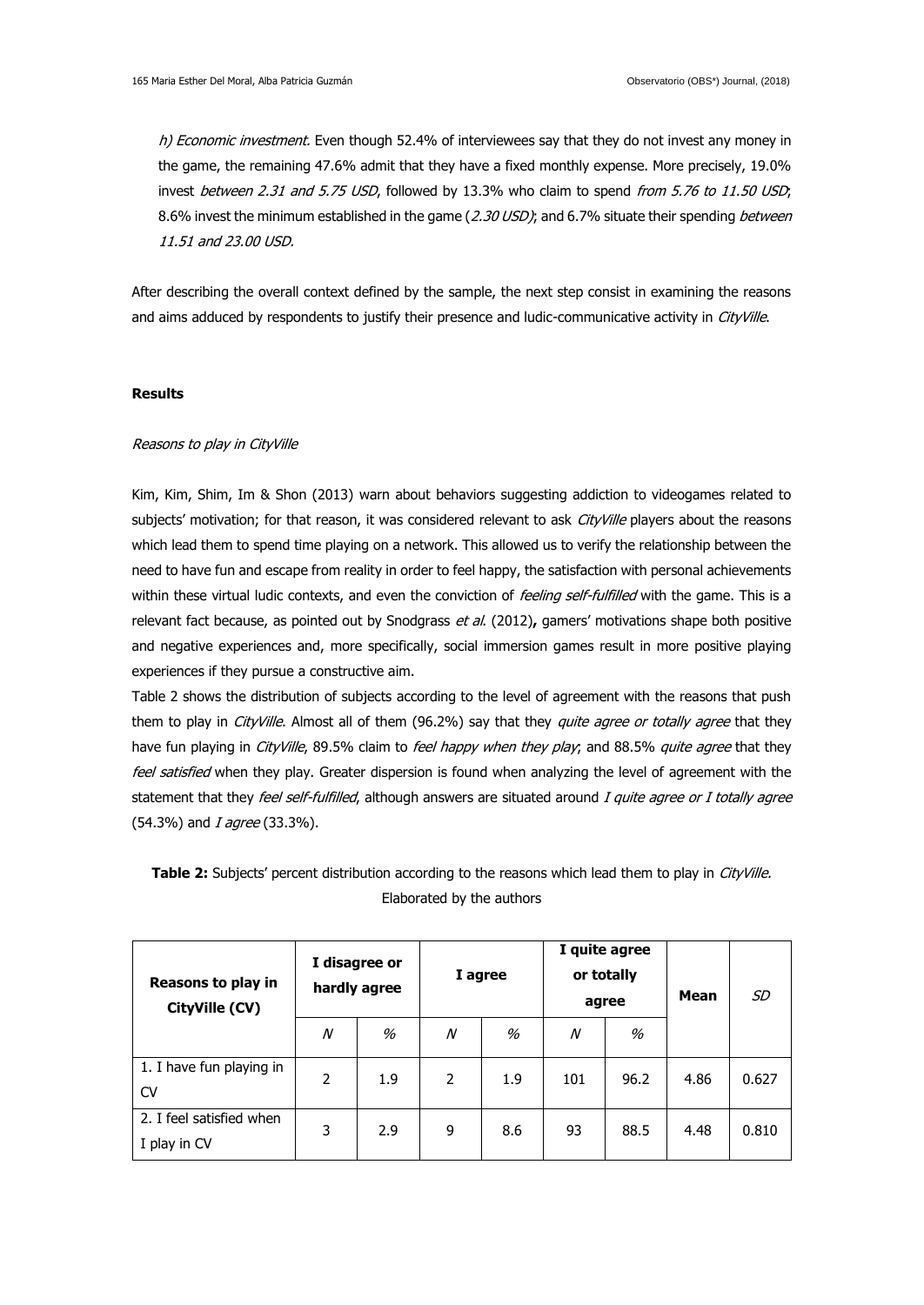| 3. I feel happy when I                                              |    | 1.0  | 10 | 9.5  | 94 | 89.5 | 4.56 | 0.706 |
|---------------------------------------------------------------------|----|------|----|------|----|------|------|-------|
| play in CV                                                          |    |      |    |      |    |      |      |       |
| 4. I feel self-fulfilled                                            | 13 | 12.4 | 35 | 33.3 | 57 | 54.3 | 3.48 | 1.119 |
| when I play in CV                                                   |    |      |    |      |    |      |      |       |
| $N =$ Sample taken from the Fans-CityVille community (105 subjects) |    |      |    |      |    |      |      |       |

Correlations show that the number of hours dedicated to play in *CityVille* every day is positively related to most of their reasons (W = .181), with the level that they have reached in the game and, consequently, with the number of inhabitants and neighbors that they have (W  $>$  .203, p < .015). Multiple regression analysis identified the two reasons which influence their economic investment: feeling happy when they play and *feeling self-fulfilled* ( $R^2 = 0.240$ ,  $p < .000$ ).

The ANOVA served to detect that no significant differences exist between men and women when it comes to the reasons for playing in *CityVille*. Furthermore, the sex variable has no bearing on men playing more than women ( $p < .076$ ) depending on their level.

# Objectives to play in CityVille

Players were asked about the purposes guiding their play, and the answers allowed us to see, on the one hand, the most utilitarian and addictive features of those who prioritize the collection of energy to play on, the construction of their dream city and feeling as powerful owners even if it is only in a fictional world; and, on the other hand, those of players who consider the opportunities for learning and strategy exchange, or those who place the emphasis on the possibility of *socialization* that it entails (Table 3).

**Table 3:** Subjects' percent distribution according to the objectives which they prioritize to play in *CityVille.* Elaborated by the authors

| Objectives to play in<br>CityVille (CV) | I disagree or<br>hardly agree |     | I agree                    |     | I quite agree<br>or totally<br>agree |      | Mean | SD    |
|-----------------------------------------|-------------------------------|-----|----------------------------|-----|--------------------------------------|------|------|-------|
|                                         | $\boldsymbol{\mathcal{N}}$    | %   | $\boldsymbol{\mathcal{N}}$ | %   | $\boldsymbol{\mathcal{N}}$           | $\%$ |      |       |
| 1. Having fun                           | 1                             | 1.0 | 1                          | 1.0 | 103                                  | 98.0 | 4.90 | 0.471 |
| 2. Interacting                          | 1                             | 1.0 | 6                          | 5.7 | 98                                   | 93.3 | 4.63 | 0.683 |
| 3. Meeting new people                   | $\overline{2}$                | 1.9 | 9                          | 8.6 | 94                                   | 89.5 | 4.54 | 0.772 |
| 4. Staying in touch with<br>friends     | 2                             | 1.9 | 7                          | 6.7 | 96                                   | 91.4 | 4.61 | 0.740 |
| 5. Sharing my hobby<br>with others      | 2                             | 1.9 | 7                          | 6.7 | 96                                   | 91.4 | 4.61 | 0.778 |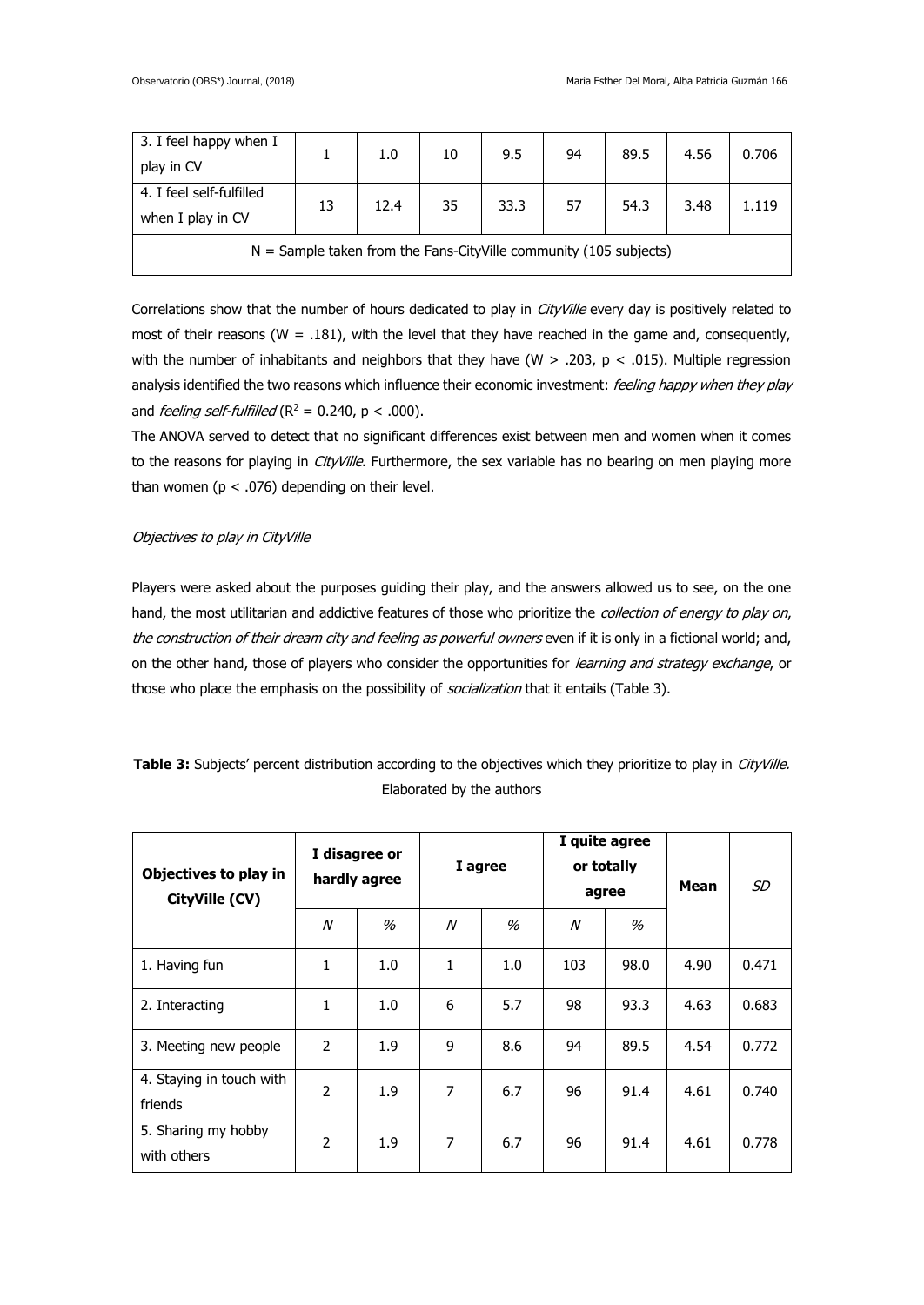| 6. Constructing my<br>dream city                                    | 3 | 2.9 | 76 | 5.7 | 96 | 91.4 | 4.68 | 0.714 |
|---------------------------------------------------------------------|---|-----|----|-----|----|------|------|-------|
| 7. Owning something<br>even if it is virtual                        | 3 | 2.9 | 4  | 3.8 | 98 | 93.3 | 4.70 | 0.681 |
| 8. Learning new<br>strategies                                       | 2 | 1.9 | 7  | 6.7 | 96 | 91.4 | 4.65 | 0.693 |
| 9. Sharing strategies                                               | 3 | 2.9 | 7  | 6.7 | 95 | 90.4 | 4.55 | 0.784 |
| 10. Obtaining energy to<br>play on                                  | 2 | 1.9 | 5  | 4.8 | 98 | 93.3 | 4.70 | 0.692 |
| $N =$ Sample taken from the Fans-CityVille community (105 subjects) |   |     |    |     |    |      |      |       |

Nearly all our interviewees (98.0%) state that they play to have fun; the addictive nuance reveals itself through other statements since, in turn, 93.3% claim to do so with the aim of *obtaining energy, interacting*, and owning something even if it is virtual. Another 91.4% link their play to the possibility of constructing their dream city, sharing their hobby with others, learning new strategies and contacting with other players. And 89.5% relate it to the opportunity that the game gives them to meet people.

Correlations confirm that the number of hours dedicated to the game is positively related to most of the objectives that players prioritize in *CityVille*, with the level that they have reached in the game, and with the number of neighbors (W  $> .213$ , p  $< .015$ ).

Multiple regression analysis shows that, although all the objectives positively and significantly correlate with the variable *money invested in the game* ( $R^2 = 0.135$ ,  $p < .000$ ), it can be seen that the main objective sought by players when they invest money in *CityVille* is *progressing faster within levels* ( $R^2 = 0.107$ ,  $p <$ .001). It was additionally detected that the users who spend the most money play more hours too; and, therefore, they reach higher levels ( $R^2 = 0.352$ ,  $p < .000$ ). Instead, those who do not invest money dedicate less time to the game: 32.7% *between 1 and 2 hours* a day; 30.9% have a population situated *between* 1,001 and 50,000 inhabitants; 25.5% have between 11 and 20 neighbors; 20.0% have between 31 and 40 neighbors; and 36.4% are situated on levels ranging from 51 to 100; 21.8% from 11 to 20; and 18.2% from 21 to 50. Carrying out the multiple regression analysis allowed us to see that the money invested in the game is related to the sex variable ( $p < .000$ ), women being the ones who invest more money ( $p < .027$ ). The ANOVA revealed the existence of significant differences between the aims that women and men set themselves in the game; while women prefer to share strategies ( $p < .009$ ), men prefer to obtain more XP to move up levels ( $p < .068$ ).

#### Priorities to communicate with their neighbors in CityVille

Networked play adds a distinctive component to conventional videogames, insofar as it provides a variety of formulas and tools which make communication between users easier. CityVille even fosters communication with rewards and the acquisition of resources to continue playing and to reach higher levels of power. Nevertheless, it is the individual factor that determines the relationships between subjects; hence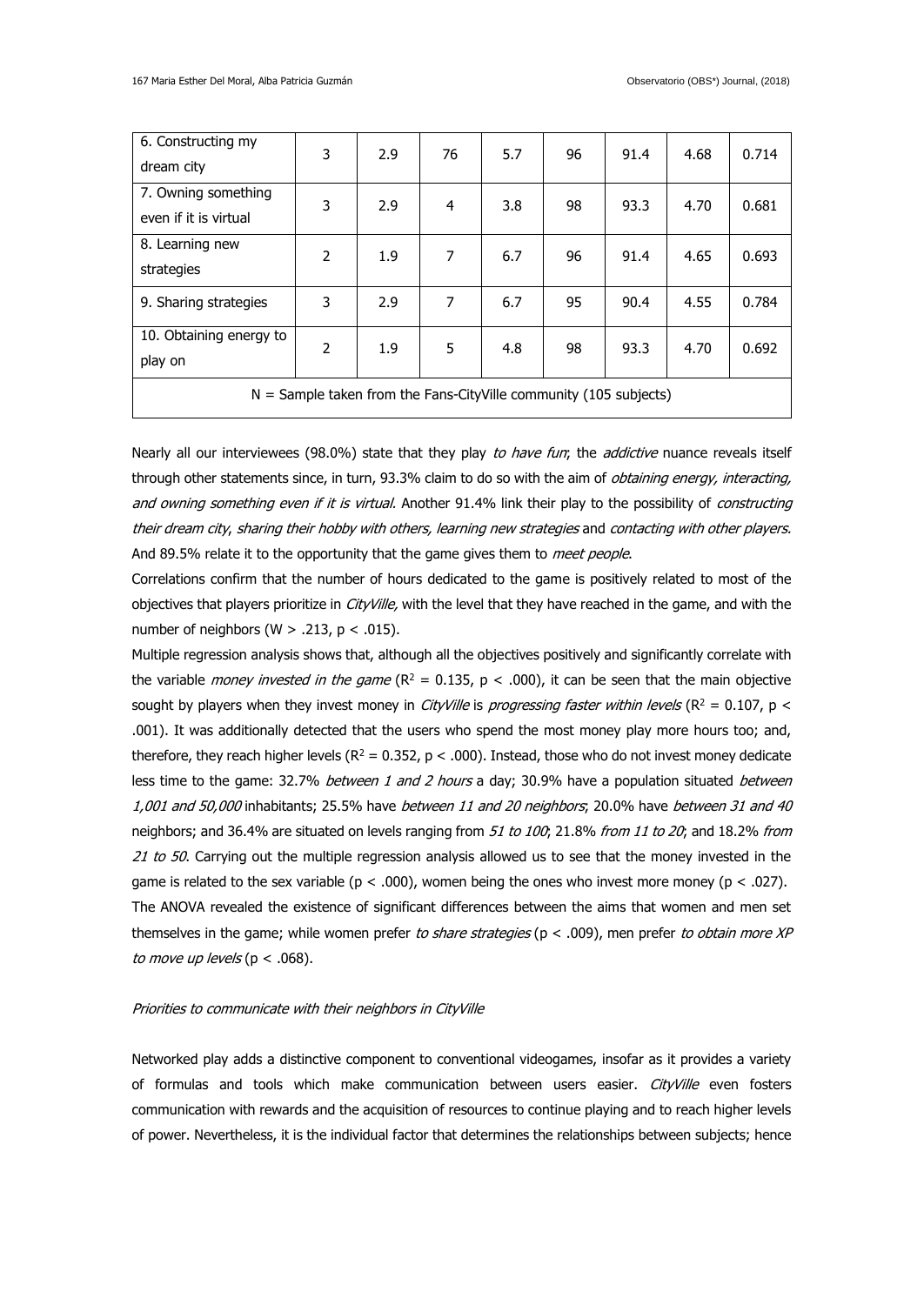our decision to ask our interviewees to express their priorities when it came to communicating with their play partners (Table 4).

| <b>Table 4:</b> Subjects' percent distribution according to their priorities to communicate with their neighbors in |                                      |  |  |
|---------------------------------------------------------------------------------------------------------------------|--------------------------------------|--|--|
|                                                                                                                     | CityVille. Elaborated by the authors |  |  |

|                                                                     | I disagree or  |              |                |         |                  | I quite agree |      |       |  |
|---------------------------------------------------------------------|----------------|--------------|----------------|---------|------------------|---------------|------|-------|--|
| Prioritize to play in                                               |                | hardly agree |                | I agree |                  | or totally    |      |       |  |
| CityVille (CV)                                                      |                |              |                |         | agree            |               | Mean | SD    |  |
|                                                                     | $\overline{N}$ | %            | $\overline{N}$ | %       | $\boldsymbol{N}$ | $\%$          |      |       |  |
| 1. Expanding my city                                                | $\overline{2}$ | 1.9          | 4              | 3.8     | 99               | 94.3          | 4.74 | 0.707 |  |
| 2. Helping them<br>expand their city                                | 3              | 2.9          | $\overline{7}$ | 6.7     | 95               | 90.4          | 4.53 | 0.821 |  |
| 3. Asking them for help                                             | 1              | 1.0          | $\overline{7}$ | 6.7     | 97               | 92.3          | 4.64 | 0.735 |  |
| 4. Sharing strategies                                               | 4              | 3.8          | 11             | 10.5    | 90               | 85.7          | 4.47 | 0.899 |  |
| 5. Collecting energy to<br>play on                                  | $\mathbf{1}$   | 1.0          | 8              | 7.6     | 96               | 91.4          | 4.66 | 0.705 |  |
| 6. Obtaining more XP<br>to go up levels                             | $\overline{2}$ | 1.9          | 8              | 7.6     | 95               | 90.5          | 4.64 | 0.748 |  |
| 7. Collaborating by<br>offering them gifts                          | 6              | 5.7          | 12             | 11.4    | 87               | 82.9          | 4.42 | 0.998 |  |
| 8. Obtaining items to<br>build                                      | 5              | 4.7          | $\overline{7}$ | 6.7     | 93               | 88.6          | 4.55 | 0.920 |  |
| 9. Progressing faster<br>within levels                              | 4              | 3.8          | 5              | 4.8     | 96               | 91.4          | 4.67 | 0.816 |  |
| $N =$ Sample taken from the Fans-CityVille community (105 subjects) |                |              |                |         |                  |               |      |       |  |

A very high proportion of respondents quite agree or totally agree (94.3%) that one of the priorities when it comes to communicating with their neighbors is *expanding their own city* –an attitude which is rewarded by the game- and that is the reason adduced by 91.4%, who add that it allows them to progress faster and to obtain energy to play on; followed by 90.5% who justify their approach to communication because it helps them expand their city and to collect more XP to move up levels. These clearly competitive approaches are reinforced by the game and they can even be categorized as somewhat utilitarian because interdependence relationships determined by individual interests are generated as a result. Something that also deserves to be highlighted when analyzing our interviewees' answers is the percentage corresponding to players for whom the priority lies in *asking them for help* (92.3%) or *items to build* (88.6%), compared to those who communicate with the aim of helping other people expand their city or offering them gifts (82.9%).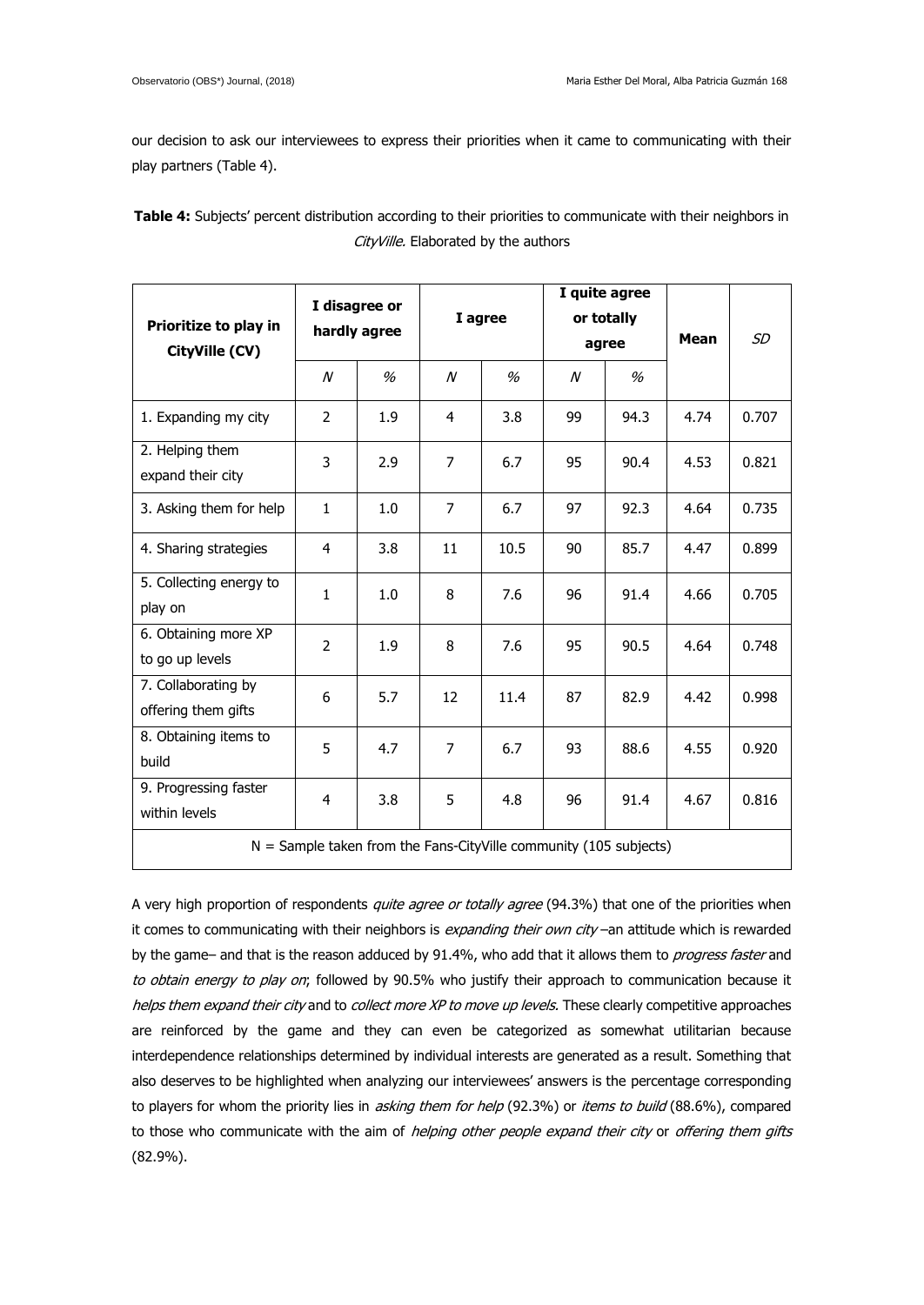It additionally becomes evident that the game favors different types of implicit learning which users gradually incorporate into their playing experience, adopting various strategies to optimize the process of construction and expansion of their own city. In this respect, it can be observed that 85.7% express their total agreement, saying that they communicate with their neighbors for the purpose of *sharing strategies*.

Correlations help us detect that the number of hours dedicated to the game every day are positively related not only to players' priorities, to the level they have reached, and to the number of neighbors and inhabitants that they have (W  $>$  .177) but also, logically, to their condition as *regular players, to how long they have* been playing the game and to the money that they invest every month ( $W = .226$ ). Therefore, the higher the investment made, the higher level is reached in the game and the higher number of inhabitants is achieved (W  $> .545$ ; p  $< .000$ ).

Multiple regression analysis revealed that the sex variable is related to the number of neighbors in their *cities* and, naturally to *game level* ( $R^2 = 0.335$ ,  $p < .013$ ), men being the ones who have more neighbors and consequently reach higher levels in CityVille.

When an attempt was made to check whether or not significant differences existed between the priorities established by men and women when it comes to communicating with other players, the ANOVA showed that women primarily communicate with their neighbors in order to help them *expand their city* and to *share* strategies ( $p < .040$ ), whereas men communicate with others because it provides them with a guarantee that they will be able to *build their dream city, to own something even if it is virtual* and to learn new strategies ( $p < .000$ ).

# **Discussion**

The descriptive statistical data reveal that the members of Fans-CityVille community follow a pattern: although both men and women play, male players (62.9%) outnumber female players (37.1%). They are all grouped together around the higher-level Italian player, and their neighbors thus include fellow countrymen users, friends of their friends' and Colombian players can be found in similar proportions, together with their neighbors who answered the questionnaire and, consequently, with their circle of friends. 44.8% of players are 40 years old on average. 51.4% are registered on at least 3 games on social networks, and 44.8% have been playing for about 15 months. 30.5% play between 1 and 2 hours a day, followed by a considerable group (18.1%) who dedicate from 3 to 5 hours to the game. 43.8% reach levels close to 100. 18.1% have populations between 1,001 and 50,000, followed by 15.2% who have from 200,001 to 300,000 inhabitants. As for neighbors, 27.6% have over 100 neighbors. 47.6% of players spend 8 USD every month on average, whereas 19.0% invest the minimum established in the game (between 2.30 and 5.75 USD).

Correlations indicate that the reasons leading our respondents to play in CityVille -having fun, feeling happy and self-fulfilled with the game- have a positive impact on their efforts to achieve more neighbors and inhabitants in their cities and, therefore, on their chances to reach higher levels. These assets provide them with an assurance of faster progress in the game. The same happens with their objectives, insofar as their determination to reach them -having fun, owning something even if it is virtual, interacting with others, expanding their city...- affects their access to higher levels, while this at the same time significantly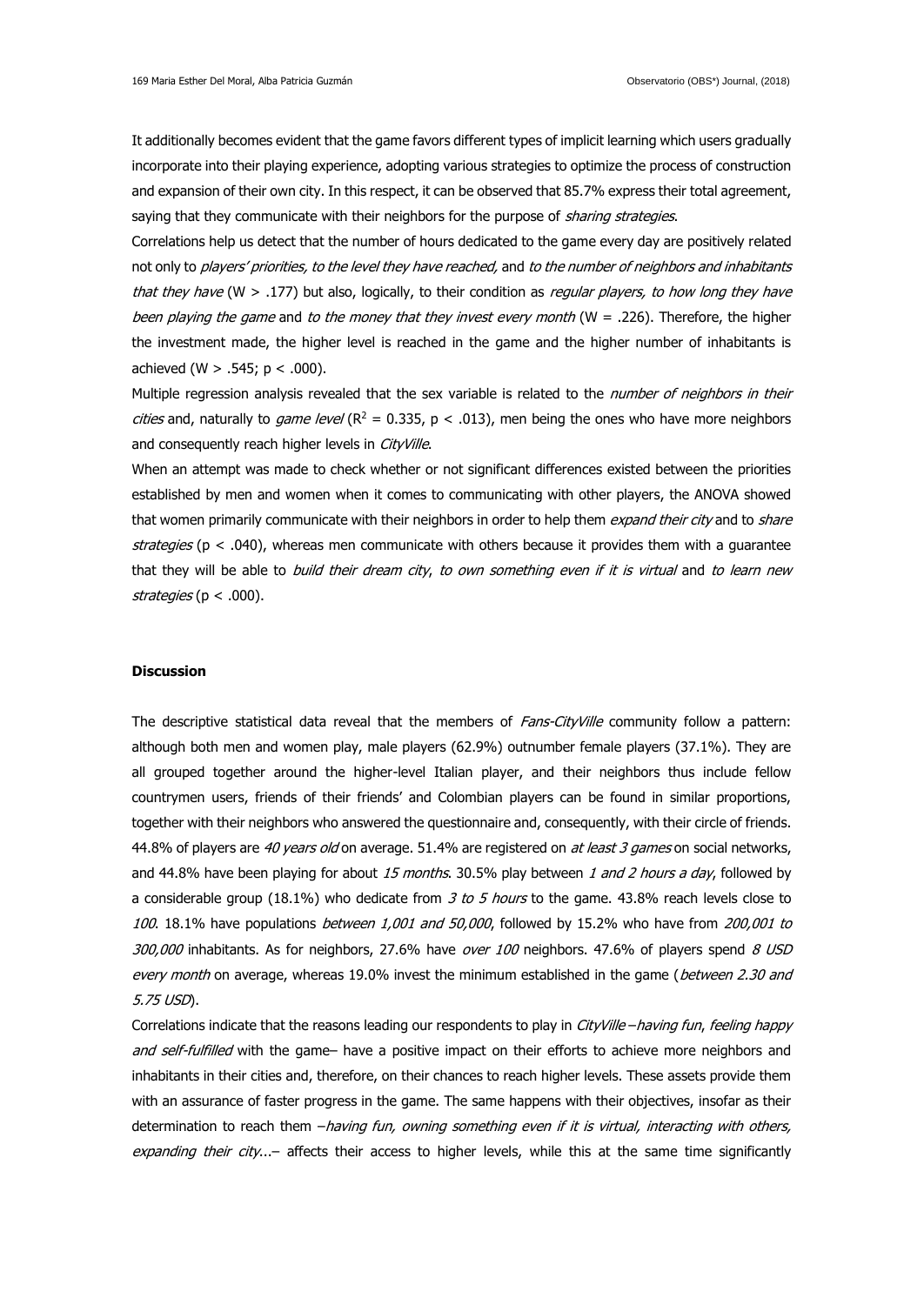correlates with their priority reasons that they claim to have established to communicate with their neighbors.

The players who invest the most money in *CityVille* are the ones who dedicate more time to the game and who, logically, reach the highest levels –women being the ones who spend the most money (p < .027). It can be stated that those who play more also spend more ( $R^2 = 0.352$ ). The economic investment ensures a rapid access to higher levels, achieving more inhabitants in their virtual cities, more neighbors, etc., something which undoubtedly benefits the search not only for their self-satisfaction but also for the social recognition that it brings them among their friends and neighbors or players belonging to their virtual socialization network.

In addition to having fun, players also see *CityVille* as a way to develop their creativity from the expansion of their city; they request their neighbors' support through the interaction and communication made easier and rewarded with *energy* or additional points to progress quickly and build a *megacity*. In this regard, it is verified that the game contributes to facilitate collaboration, strategy exchange, as stated by 85.7% of interviewees, who communicate with their neighbors for the purpose of sharing strategies especially oriented to expand their virtual city more rapidly.

CityVille encourages interaction and communication among its users by means of specific rules. The visits to neighbors suggested by the game facilitate the growth of virtual cities as well as faster progress thanks to the positive reinforcements that these visits receive.

Significant differences were identified both in the respective objectives that men and women set themselves in *CityVille* and in the priorities that they establish to communicate with other players. Women prefer to share strategies, while men seek to *obtain more XP in order to go up levels*; this allows them to reach the highest levels. Finally, unlike women, who prioritize communication with their neighbors in order to help them *expand their city* and share *strategies*, men communicate with their neighbors because doing it assures them that they will be able to *build their dream city, to own something even if it is virtual* and to learn new strategies.

# **Conclusions**

Taking advantage of the connectivity offered by social networks, some online games promote users' participation and interaction with their community, thus turning the game not only into an instrument for entertainment but also into a mechanism to help players communicate and interact with one another. Although some war games bring together a very large number of players, the present research sought to analyze the extent to which prosocial games such as *CityVille* find support on the social interactions generated on networks in order to favor collaborative construction as well as the development of interpersonal skills.

CityVille gives the chance to build a city and promotes collaborative communication between its players, encouraging and rewarding their mutual interaction where, despite the key role which corresponds to planning as well as to the implementation of effective strategies to expand their virtual cities, the help offered by neighbors makes it possible to progress in the game, achieving greater accomplishments and levels of power. Its design and play mechanics guarantee the effect of immersion for players, contributing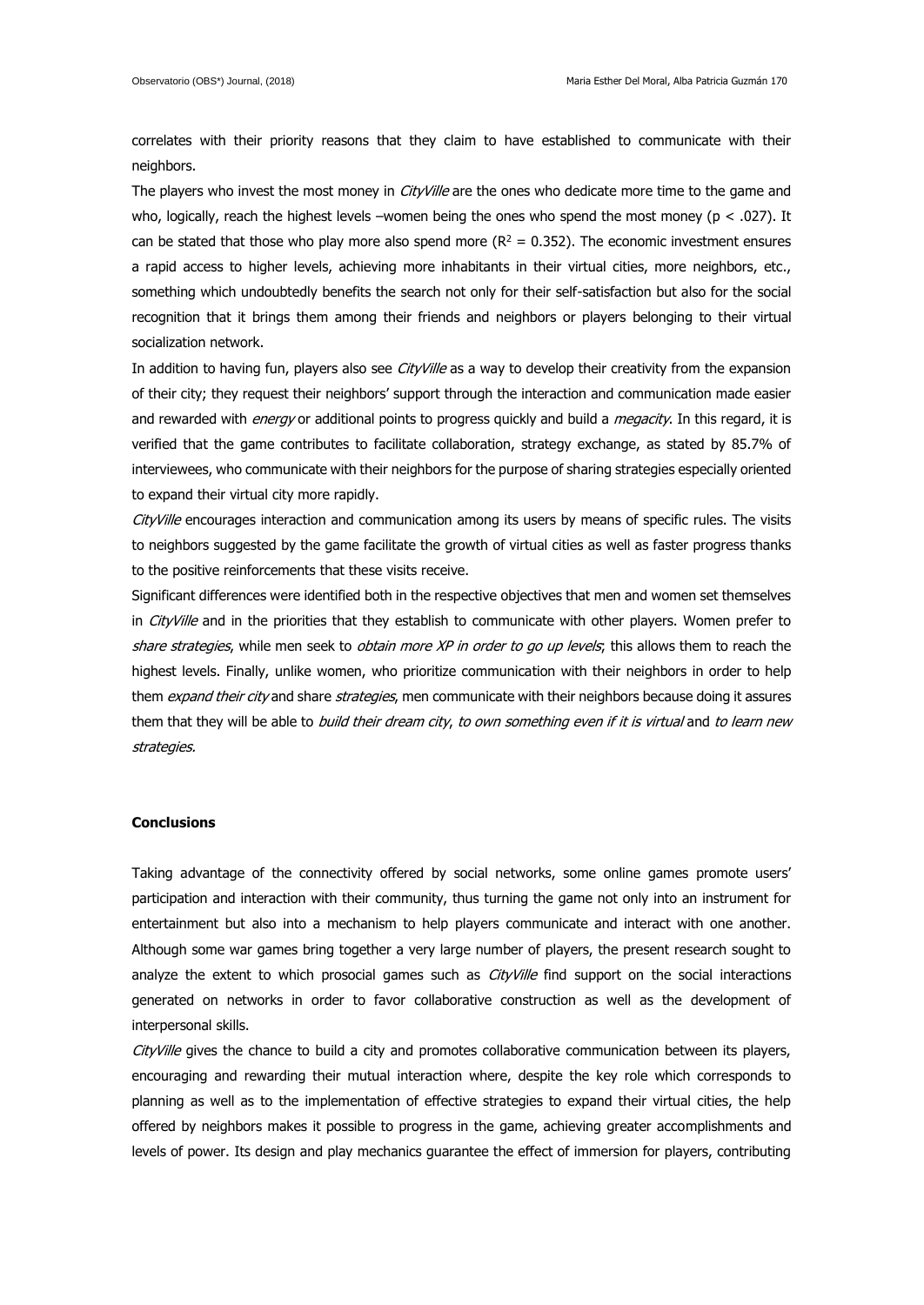to a gradual progress through levels by means of the constant rewards delivered which, together with the fulfillment of accessible aims –and at the pace that players set themselves– make it become an attractive ludic environment which permits collaborative interaction with others, promoting healthy leisure spaces and seeking one's own growth without the need to appeal to war practices.

The reasons why users play in *CityVille* have to do with the wish to feel happy and satisfied, they have fun making their city grow through the display of all their creativity and owning something even if it is virtual. Likewise, the goals that players set themselves are oriented both to win, to reach the different levels, to collect energy to build their dream city and to feel as owners and implicitly –through the visits to their neighbors– to learn new strategies that can help expand their cities and increase their mutual socialization levels. Without a doubt these types of games on social networks favor a flexible type of communication between users and promote what has come to be known as *prosocial entertainment*.

Although the priorities established by players when it comes to communicating with their neighbors respond have to do with unmistakably competitive interests such as expanding their own city, the game contributes to facilitate collaboration and strategy exchange, insofar as players are not only encouraged to interact with their neighbors either to ask them for help or to offer them their help, but also the game rewards that sort of behavior, favoring a more rapid growth of cities and offering players advantages in return for their mutual collaboration such as, for instance, progressing faster within levels and collecting XP energy to reach the next level.

The interaction promoted by CityVille additionally enables them to learn from the design and organizational strategies utilized by other players. The evolution of cities makes it possible to see the mimesis effect derived from the visits to their neighbors, the exchange of experiences and the transfer of learning from the most prestigious players' best practices such as the effective organization of the city's basic infrastructures, the appropriate distribution of spaces and services to maintain its inhabitants' quality of life, the rational exploitation of natural resources to guarantee urban supply, etc.

The significant differences between female and male players stress women's social motivation to share strategies with their play neighbors, and men's more competitive character, as the latter focus all their efforts preferably on the growth of their cities in an interactive and non-war-related fashion.

It can finally be inferred that a reasonable, non-addictive dedication to the game CityVille offers its players opportunities which go beyond mere entertainment, since it permits the development of prosocial strategies and interpersonal skills. This is so because players can only move up levels if they combine several alternatives; it promotes collaborative work from a constructive approach, generating interdependence relationships with neighbors, insofar as they need the collaboration of those neighbors in order to expand their city; and it boosts interaction and communication, favoring and further consolidating the relationships with their virtual friends and/or neighbors, and broadening their social networks from the game, understood as the pursuit of a common interest: the construction of ideal cities in this case.

## **References**

Burroughs, B. (2014). Facebook and FarmVille A Digital Ritual Analysis of Social Gaming. Games and Culture, 9(3), 151-166. Doi: 10.1177/1555412014535663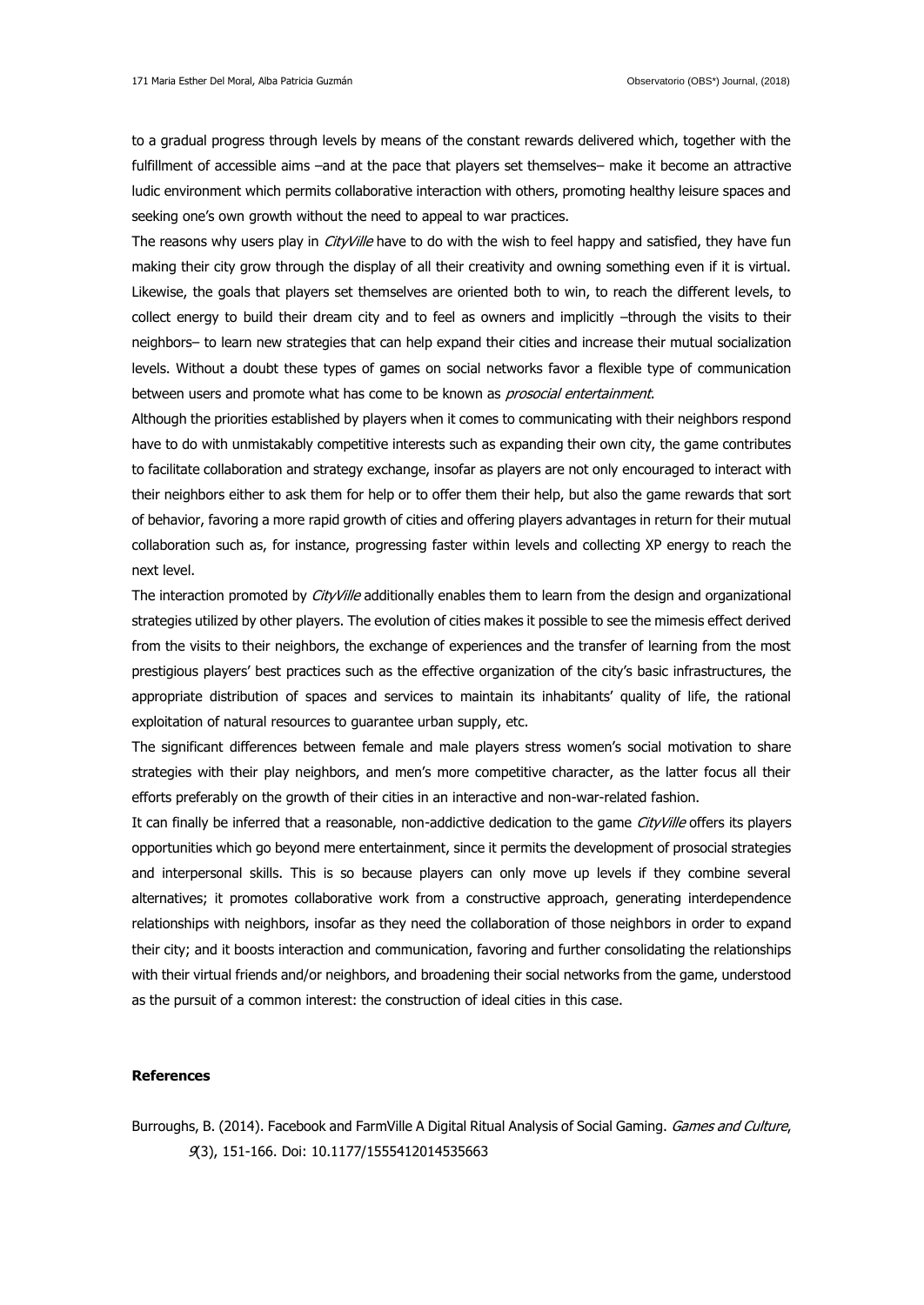- Camilleri, V., Busuttil, L., & Montebello, M. (2011). Social Interactive Learning in Multiplayer Games. In: Ma, M., Oikonomou, A., Jain, L.C. (eds.). Serious Games and Edutainment Applications. London: Springer-Verlag.
- Caplan, S., Williams, D., & Yee, N. (2009). Problematic Internet use and psychosocial well-being among MMO players. Computers in Human Behavior, 25(6), 1312-1319. Doi: 10.1016/j.chb.2009.06.006
- Carnagey, N.L., Anderson, C.A., & Bushman, B.J. (2007). The Effect of Videogame Violence on Physiological Desensitization to Real-World Violence. Journal of Experimental Social Psychology, 43, 489-496. Doi: 10.1016/j.jesp.2006.05.003
- Chiang, Y. T., Lin, S. S., Cheng, C. Y., & Liu, E. Z. F. (2011). Exploring Online Game Players' Flow Experiences and Positive Affect. Turkish Online Journal of Educational Technology-TOJET, 10(1), 106-114.
- Choi, H., Choi, E., & Song, S. (2012). The structure of affection descriptors for social network game: case study of CityVille on Facebook. Multimedia Tools and Applications, 68(2), 375-389. Doi: 10.1007/s11042-012-1310-y
- Cole, H., & Griffiths, M.D. (2007). Social interactions in massively multiplayer online role-playing gamers. Cyberpsychology & Behavior, 10(4), 575-583. Doi: 10.1089/cpb.2007.9988
- Connolly, T.M., Boyle, E.A, MacArthur, E., Hainey, T., & Boyle, J. (2012). A systematic literature review of empirical evidence on computer games and serious games. Computers & Education, 59(2), 661-686. Doi: 10.1016/j.compedu.2012.03.004
- Corliss, J. (2011). Introduction: The Social Science Study of Video Games. Games & Culture, 6(1), 3-16. Doi: 10.1177/1555412010377323
- Cowley, B., Charles, D., Black, M., & Hickey, R. (2008). Toward an understanding of flow in video games. Computers in Entertainment, 6(2), 1-27. Doi: 10.1145/1371216.1371223
- De Andrade, S. (June, 2012). Buy and Share! Social Network Games and Ludic Shopping. DiGRA Nordic 2012 Conference: Local and Global–Games in Culture and Society, vol. 10. Tampere, Finland.
- Delisi, M., Vaughn, M.G., Gentile, D.A., Anderson, C.A., & Shook, J.J. (2013). Violent Video Games, Delinquency and Youth Violence: New Evidence. Youth Violence and Juvenile Justice, 11(2), 132-142, Doi: 10.1177/1541204012460874
- Desurvire, H., & Wiberg, C. (2009). Game Usability Heuristics (PLAY) for Evaluating and Designing Better Games: The Next Iteration. In: Ozok, A. Ant; Zaphiris, Panayiotis (eds.). Proceedings of the 3d International Conference on Online Communities and Social Computing: Held as Part of HCI International (pp. 557-566). Berlin: Springer-Verlag.
- De Vane, B., & Squire, K.D. (2008). The Meaning of Race and Violence in Grand Theft Auto San Andreas. Games and Culture, 3(3-4), 264-285. Doi: 10.1177/1555412008317308
- Ducheneaut, N., & Moore, R. J. (2005). More than just "XP": Learning social skills in massively multiplayer online games. Interactive Technology and Smart Education, 2, 89-100.
- Ducheneaut, N., Yee, N., Nickell, E., & Moore, R. J. (2006). Building an MMO with mass appeal a look at gameplay in world of warcraft. Games and Culture, 1(4), 281-317. Doi: 10.1177/1555412006292613
- Ducheneaut, N., Moore, R.J., & Nickell, E. (2007). Virtual third places: A case study of sociability in massively multiplayer games. Computer Supported Cooperative Work, 16(1-2), 129-166. Doi: 10.1007/s10606-007-9041-8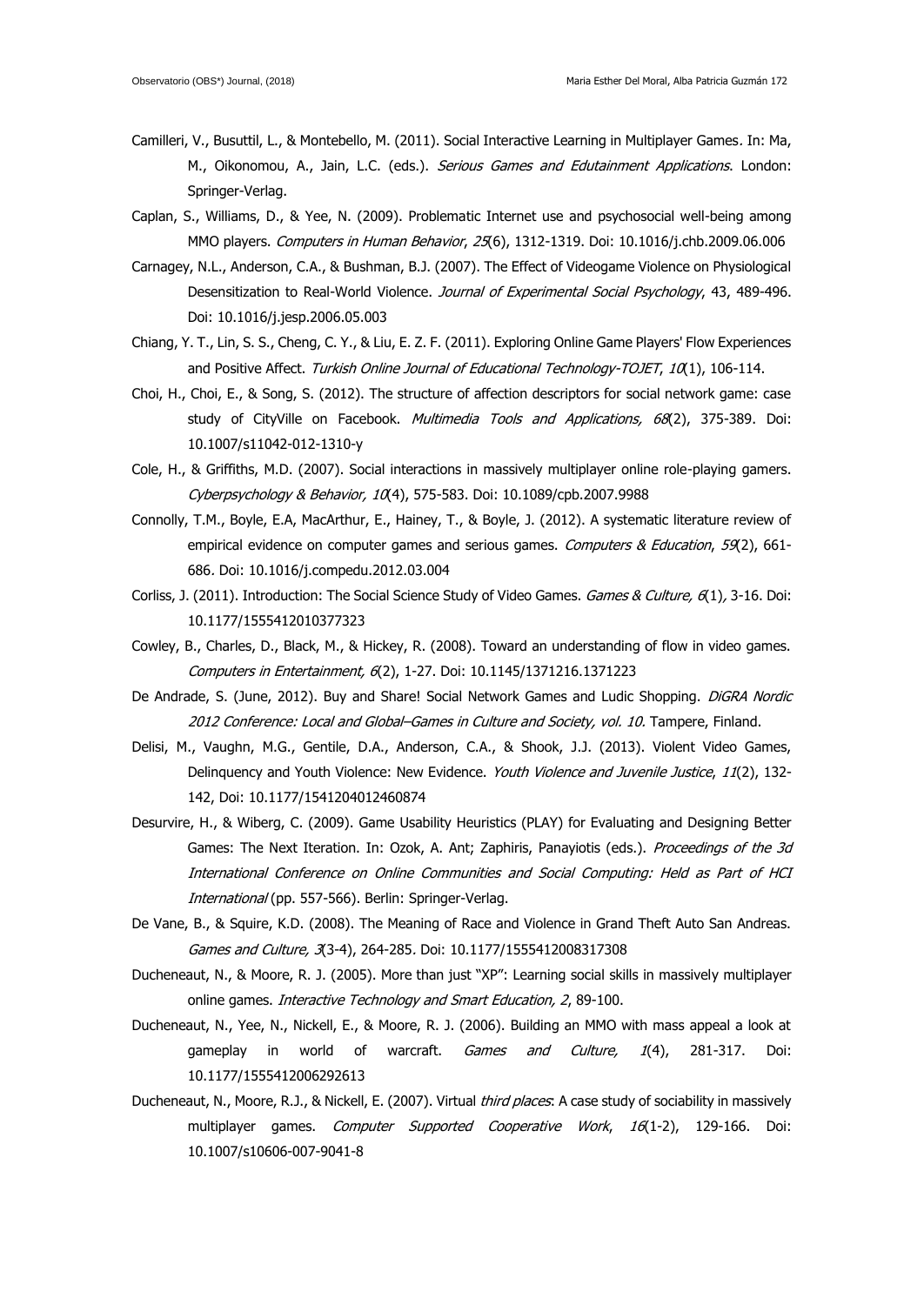Feinleib, D. (2011). Why Startups Fail: And How Yours Can Succeed. London: Apress.

- Gagnon, F. (2010). Invading Your Hearts and Minds: Call of Duty® and the (Re)Writing of Militarism in US Digital Games and Popular Culture. European Journal of American Studies, 5(3), 1-17.
- Granic, I., Lobel, A., & Engels, R.C. (2013). The Benefits of Playing Video Games. American Psychological Association, 69(1), 66–78. Doi: 10.1037/a0034857
- Greitemeyer, T., & Osswald, S. (2010). Effects of prosocial video games on prosocial behavior. Journal of Personality & Social Psychology, 98(2), 211-221.
- Hair, J.F., Tatham, R. L., Anderson, R. E., & Black, W. (2010). Análisis multivariante. Madrid: Prentice Hall.
- Hou, H.T. (2012). Exploring the behavioral patterns of learners in an educational massively multiple online role-playing game (MMORPG). *Computers & Education*, 58(4), 1225-1233. Doi: 10.1016/j.compedu.2011.11.015
- Hussain, Z., & Griffiths, M.D. (2009). The Attitudes, Feelings, and Experiences of Online Gamers: A Qualitative Analysis. CyberPsychology & Behavior, 12(6), 747-753. Doi: 10.1089/cpb.2009.0059
- Jeon, G. (2001). A study on the structure and characteristics of social games. Journal of Korea Game Society, 11(6), 13-22.
- Jørgersen, K. (2012). Between the Game System and the Fictional World: A Study of Computer Game Interfaces. Games and Culture, 7(2), 142-163. Doi: 10.1177/1555412012440315
- Kim, E.J., Namkoong, K., Ku, T., & Kim, S. J. (2008). The relationship between online game addiction and aggression, self-control and narcissistic personality traits. European Psychiatry, 23(3), 212-218. Doi: 10.1016/j.eurpsy.2007.10.010
- Kim, P.W., Kim, S.Y., Shim, M., Im, C.H., & Shon, Y. M. (2013). The influence of an educational course on language expression and treatment of gaming addiction for massive multiplayer online role-playing game (MMORPG) players. *Computers & Education*, 63, 208-217. Doi: 10.1016/j.compedu.2012.12.008
- Kindaid, J. (2010). First Look: Zynga Takes On Rivals With CityVille, A Casual Virtual Metropolis. Techcrunch.com, 2010.
- Kowert, R., & Oldmeadow, J.A. (2013). (A)Social reputation: Exploring the relationship between online video game involvement and social competence. Computers in Human Behavior, 29(4), 1872-1878. Doi: [10.1016/j.chb.2013.03.003](http://dx.doi.org/10.1016/j.chb.2013.03.003)
- Liu, M., & Peng, W. (2009). Cognitive and psychological predictors of the negative outcomes associated with playing MMOGs (Massively Multiplayer Online Games). Computers in Human Behavior, 25(6), 1306-1311. Doi: 10.1016/j.chb.2009.06.002
- Lo, S.K., Wang, C.C., & Fang, W. (2005). Physical interpersonal relationships and social anxiety among online game players. CyberPsychology & Behavior, 8(1), 15-20. Doi: 10.1089/cpb.2005.8.15
- Nummenmaa, T., Alha, K., & Kultima, A. (2011). Towards Game Evolution Planning Through Simulation. En: Kultima, A.; Peltoniemi, M. (eds). Games and Innovation Research Seminar 2011 Working Papers. TRIM Research Reports 7. Tampere, Finland: School of Information Sciences, University of Tampere.
- Paraskeva, F., Mysirlaki, S., & Papagianni, A. (2010). Multiplayer online games as educational tools: Facing new challenges in learning. Computers & Education, 54(2), 498-505. Doi: 10.1016/j.compedu.2009.09.001